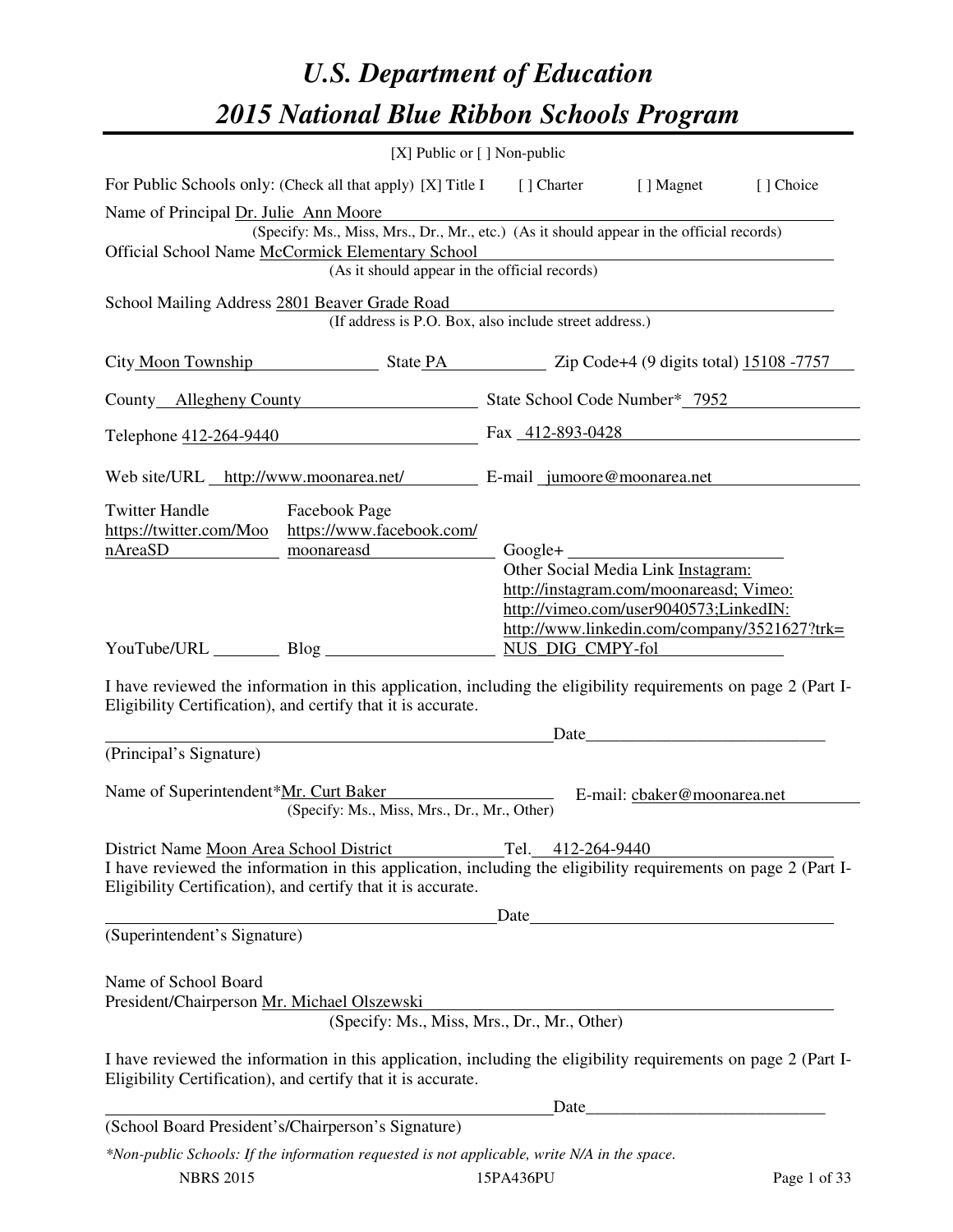#### **Include this page in the school's application as page 2.**

The signatures on the first page of this application (cover page) certify that each of the statements below, concerning the school's eligibility and compliance with U.S. Department of Education and National Blue Ribbon Schools requirements, are true and correct.

- 1. The school configuration includes one or more of grades K-12. (Schools on the same campus with one principal, even a K-12 school, must apply as an entire school.)
- 2. The school has made its Annual Measurable Objectives (AMOs) or Adequate Yearly Progress (AYP) each year for the past two years and has not been identified by the state as "persistently dangerous" within the last two years.
- 3. To meet final eligibility, a public school must meet the state's AMOs or AYP requirements in the 2014-2015 school year and be certified by the state representative. Any status appeals must be resolved at least two weeks before the awards ceremony for the school to receive the award.
- 4. If the school includes grades 7 or higher, the school must have foreign language as a part of its curriculum.
- 5. The school has been in existence for five full years, that is, from at least September 2009 and each tested grade must have been part of the school for the past three years.
- 6. The nominated school has not received the National Blue Ribbon Schools award in the past five years: 2010, 2011, 2012, 2013, or 2014.
- 7. The nominated school has no history of testing irregularities, nor have charges of irregularities been brought against the school at the time of nomination. The U.S. Department of Education reserves the right to disqualify a school's application and/or rescind a school's award if irregularities are later discovered and proven by the state.
- 8. The nominated school or district is not refusing Office of Civil Rights (OCR) access to information necessary to investigate a civil rights complaint or to conduct a district-wide compliance review.
- 9. The OCR has not issued a violation letter of findings to the school district concluding that the nominated school or the district as a whole has violated one or more of the civil rights statutes. A violation letter of findings will not be considered outstanding if OCR has accepted a corrective action plan from the district to remedy the violation.
- 10. The U.S. Department of Justice does not have a pending suit alleging that the nominated school or the school district as a whole has violated one or more of the civil rights statutes or the Constitution's equal protection clause.
- 11. There are no findings of violations of the Individuals with Disabilities Education Act in a U.S. Department of Education monitoring report that apply to the school or school district in question; or if there are such findings, the state or district has corrected, or agreed to correct, the findings.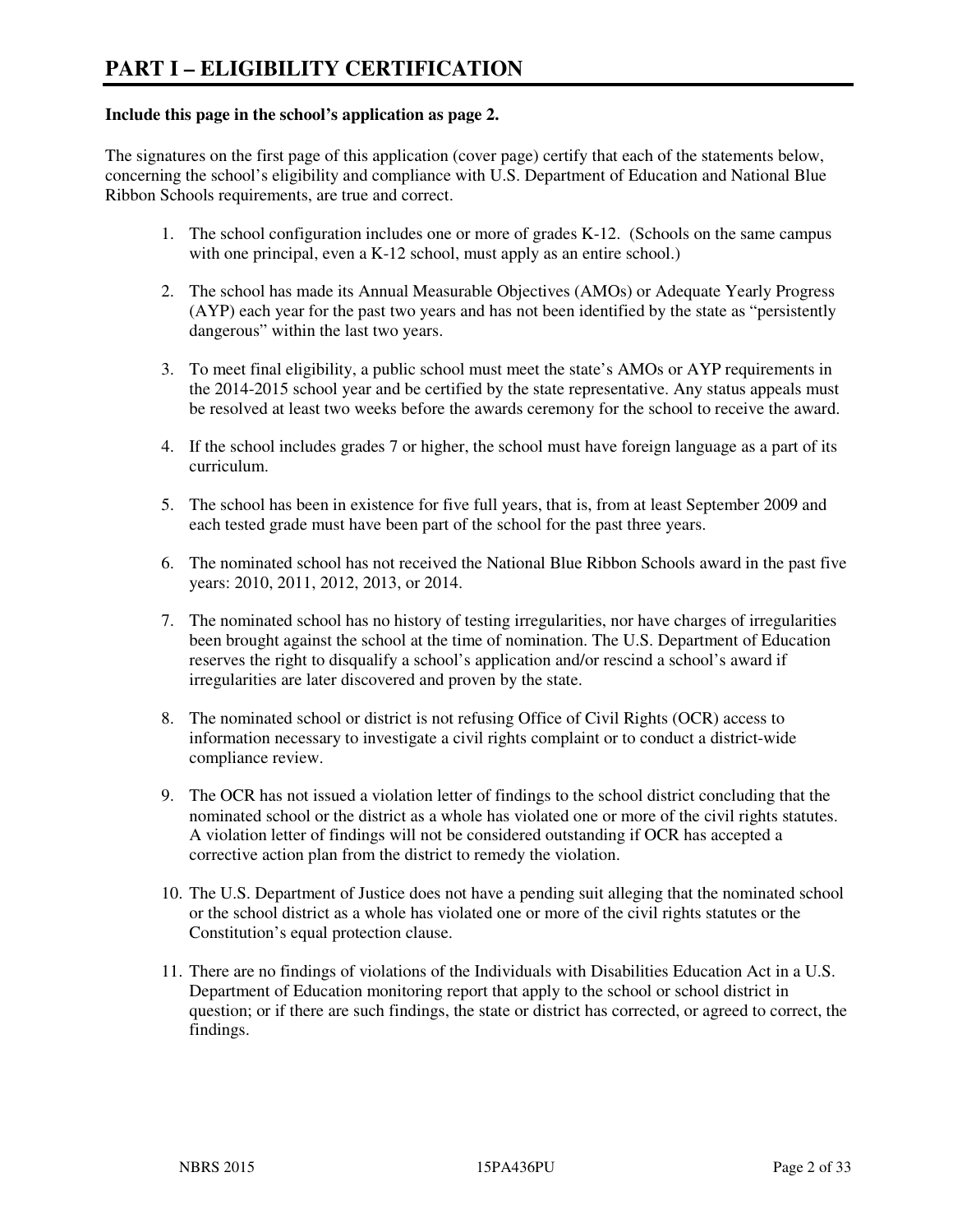# **PART II - DEMOGRAPHIC DATA**

#### **All data are the most recent year available.**

**DISTRICT** (Question 1 is not applicable to non-public schools)

| $\perp$ | Number of schools in the district<br>(per district designation): | $\overline{5}$ Elementary schools (includes K-8)<br>1 Middle/Junior high schools<br>1 High schools |
|---------|------------------------------------------------------------------|----------------------------------------------------------------------------------------------------|
|         |                                                                  | $0 K-12$ schools                                                                                   |

7 TOTAL

**SCHOOL** (To be completed by all schools)

- 2. Category that best describes the area where the school is located:
	- [ ] Urban or large central city
	- [ ] Suburban with characteristics typical of an urban area
	- [X] Suburban
	- [ ] Small city or town in a rural area
	- [ ] Rural
- 3.  $8$  Number of years the principal has been in her/his position at this school.
- 4. Number of students as of October 1 enrolled at each grade level or its equivalent in applying school:

| Grade                           | # of         | # of Females | <b>Grade Total</b> |
|---------------------------------|--------------|--------------|--------------------|
|                                 | <b>Males</b> |              |                    |
| <b>PreK</b>                     | $\theta$     | $\theta$     | $\theta$           |
| K                               | 27           | 20           | 47                 |
| 1                               | 18           | 20           | 38                 |
| $\mathbf{2}$                    | 26           | 20           | 46                 |
| 3                               | 20           | 22           | 42                 |
| 4                               | 23           | 16           | 39                 |
| 5                               | 0            | 0            | $\theta$           |
| 6                               | 0            | $\theta$     | 0                  |
| 7                               | 0            | $\theta$     | 0                  |
| 8                               | 0            | 0            | 0                  |
| 9                               | 0            | 0            | 0                  |
| 10                              | 0            | 0            | 0                  |
| 11                              | 0            | 0            | 0                  |
| 12                              | 0            | 0            | 0                  |
| <b>Total</b><br><b>Students</b> | 114          | 98           | 212                |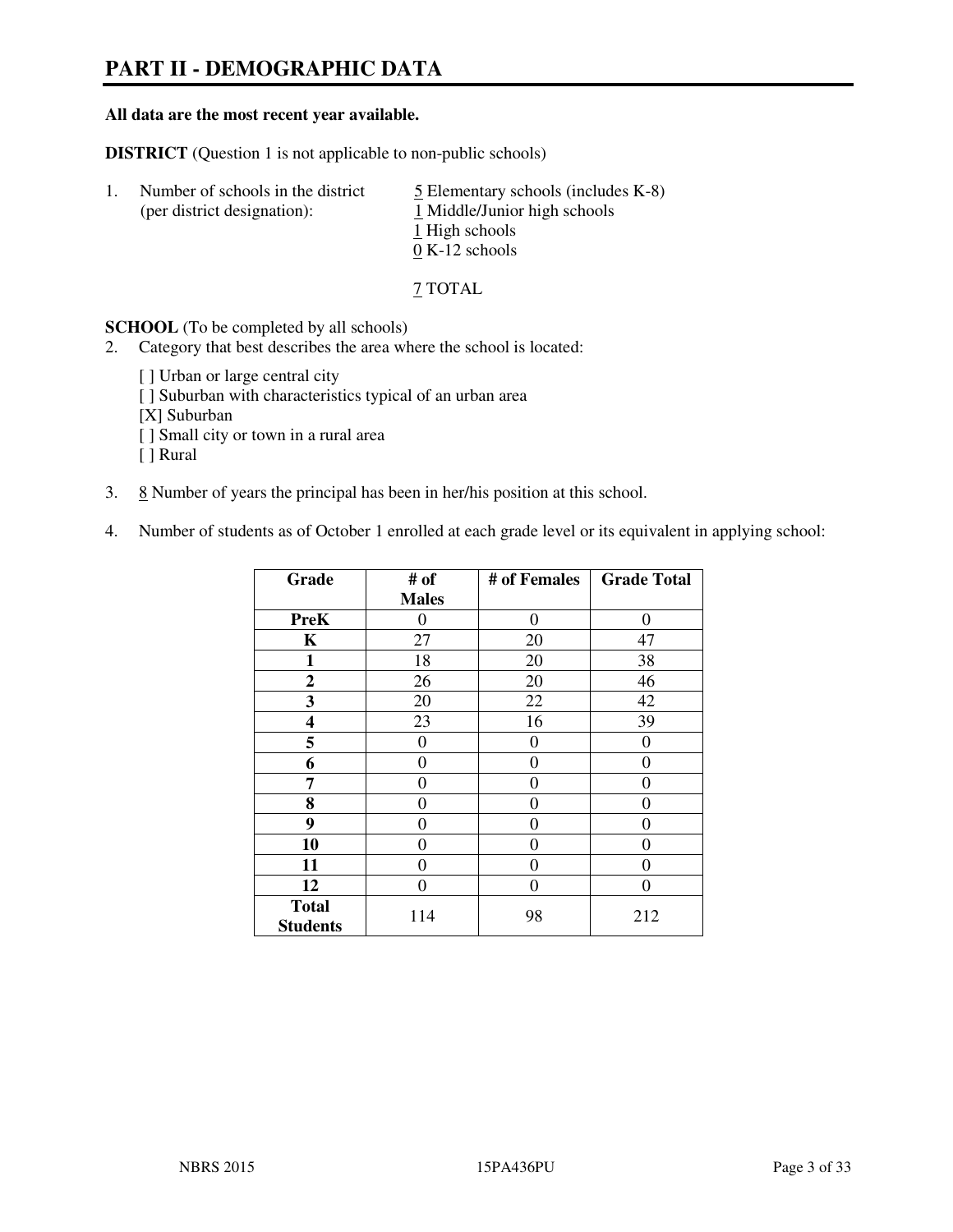the school: 12 % Asian

5. Racial/ethnic composition of 0 % American Indian or Alaska Native 2 % Black or African American 3 % Hispanic or Latino 0 % Native Hawaiian or Other Pacific Islander 79 % White 4 % Two or more races **100 % Total** 

(Only these seven standard categories should be used to report the racial/ethnic composition of your school. The Final Guidance on Maintaining, Collecting, and Reporting Racial and Ethnic Data to the U.S. Department of Education published in the October 19, 2007 *Federal Register* provides definitions for each of the seven categories.)

6. Student turnover, or mobility rate, during the 2013 - 2014 year: 9%

This rate should be calculated using the grid below. The answer to (6) is the mobility rate.

| <b>Steps For Determining Mobility Rate</b>         | Answer |
|----------------------------------------------------|--------|
| $(1)$ Number of students who transferred to        |        |
| the school after October 1, 2013 until the         | 6      |
| end of the school year                             |        |
| (2) Number of students who transferred             |        |
| <i>from</i> the school after October 1, 2013 until | 13     |
| the end of the school year                         |        |
| (3) Total of all transferred students [sum of      | 19     |
| rows $(1)$ and $(2)$ ]                             |        |
| (4) Total number of students in the school as      |        |
| of October 1                                       | 204    |
| $(5)$ Total transferred students in row $(3)$      |        |
| divided by total students in row (4)               | 0.093  |
| $(6)$ Amount in row $(5)$ multiplied by 100        | Q      |

7. English Language Learners (ELL) in the school: 0 %

0 Total number ELL

Number of non-English languages represented: 8 Specify non-English languages: Spanish, Nindi, Portuguese, Vietnamese, Arabic, Tamil, Telugu, Danish

- 8. Students eligible for free/reduced-priced meals:  $7\%$ 
	- Total number students who qualify: 15

## **Information for Public Schools Only - Data Provided by the State**

The state has reported that  $\frac{7}{8}$  of the students enrolled in this school are from low income or disadvantaged families based on the following subgroup(s): Students eligible for free/reduced-priced meals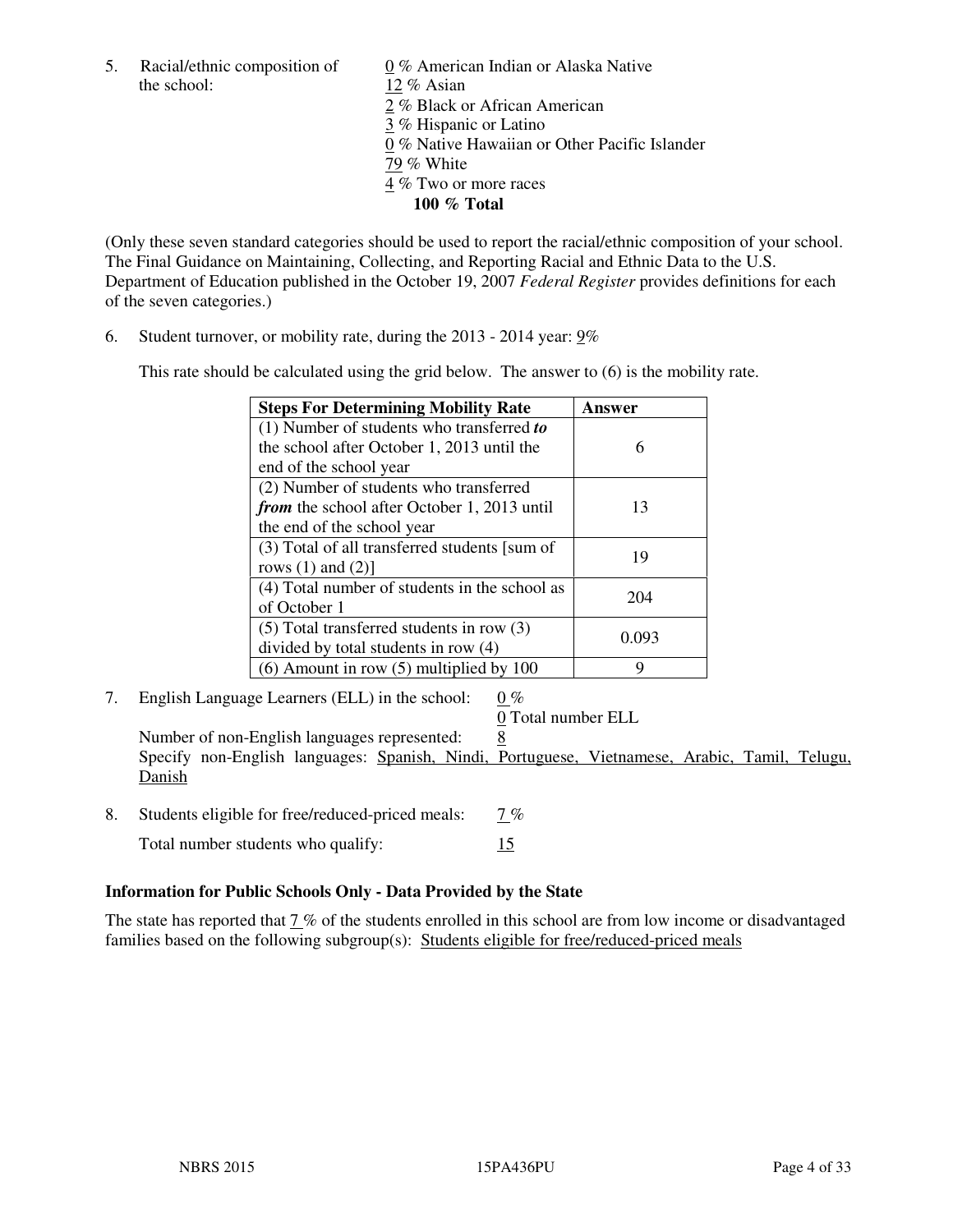9. Students receiving special education services:  $11\%$ 

24 Total number of students served

Indicate below the number of students with disabilities according to conditions designated in the Individuals with Disabilities Education Act. Do not add additional categories.

| 0 Orthopedic Impairment                                         |
|-----------------------------------------------------------------|
| 4 Other Health Impaired                                         |
| 5 Specific Learning Disability                                  |
| 13 Speech or Language Impairment<br>0 Emotional Disturbance     |
| $\underline{0}$ Hearing Impairment<br>0 Traumatic Brain Injury  |
| 0 Visual Impairment Including Blindness<br>0 Mental Retardation |
| 0 Multiple Disabilities<br>0 Developmentally Delayed            |
|                                                                 |

10. Use Full-Time Equivalents (FTEs), rounded to nearest whole numeral, to indicate the number of personnel in each of the categories below:

|                                       | <b>Number of Staff</b> |
|---------------------------------------|------------------------|
| Administrators                        |                        |
| Classroom teachers                    | 10                     |
| Resource teachers/specialists         |                        |
| e.g., reading, math, science, special | 12                     |
| education, enrichment, technology,    |                        |
| art, music, physical education, etc.  |                        |
| Paraprofessionals                     |                        |
| Student support personnel             |                        |
| e.g., guidance counselors, behavior   |                        |
| interventionists, mental/physical     |                        |
| health service providers,             | 2                      |
| psychologists, family engagement      |                        |
| liaisons, career/college attainment   |                        |
| coaches, etc.                         |                        |
|                                       |                        |

11. Average student-classroom teacher ratio, that is, the number of students in the school divided by the FTE of classroom teachers, e.g.,  $22:1$   $22:1$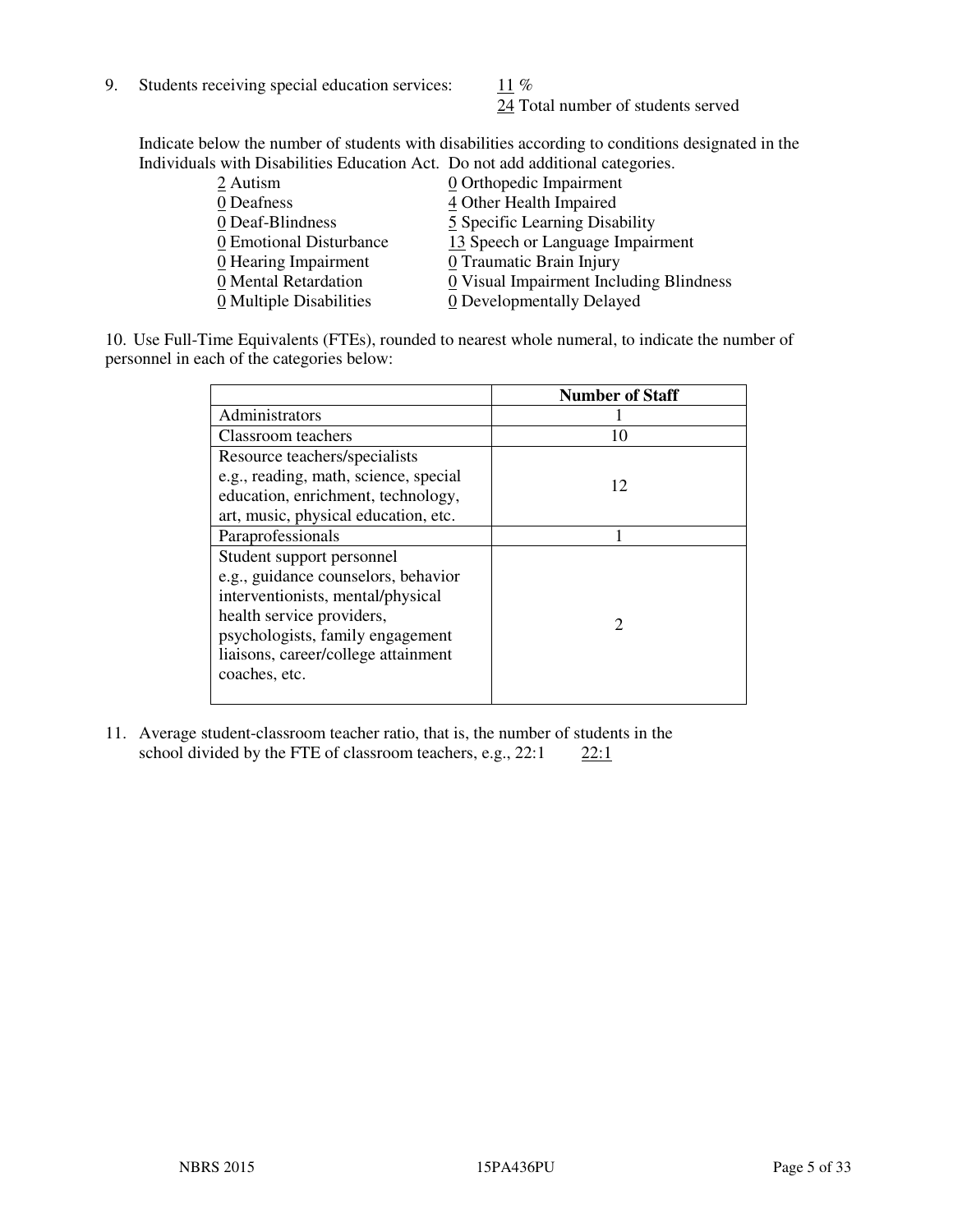12. Show daily student attendance rates. Only high schools need to supply yearly graduation rates.

| <b>Required Information</b> | 2013-2014 | 2012-2013 | 2011-2012 | 2010-2011 | 2009-2010 |
|-----------------------------|-----------|-----------|-----------|-----------|-----------|
| Daily student attendance    | 96%       | 97%       | 97%       | $77\%$    | 97%       |
| High school graduation rate | 9%        | $0\%$     | $0\%$     | 0%        | $0\%$     |

#### 13. **For schools ending in grade 12 (high schools)**

Show percentages to indicate the post-secondary status of students who graduated in Spring 2014

| <b>Post-Secondary Status</b>                  |       |
|-----------------------------------------------|-------|
| Graduating class size                         |       |
| Enrolled in a 4-year college or university    | 0%    |
| Enrolled in a community college               | $0\%$ |
| Enrolled in career/technical training program | $0\%$ |
| Found employment                              | $0\%$ |
| Joined the military or other public service   | $0\%$ |
| Other                                         | ነር    |

14. Indicate whether your school has previously received a National Blue Ribbon Schools award. Yes No X

If yes, select the year in which your school received the award.

15. Please summarize your school mission in 25 words or less: McCormick aims to educate every individual in a respectful, safe, enriching environment through comprehensive programs that inspire excellence and lifelong learning and responsibility.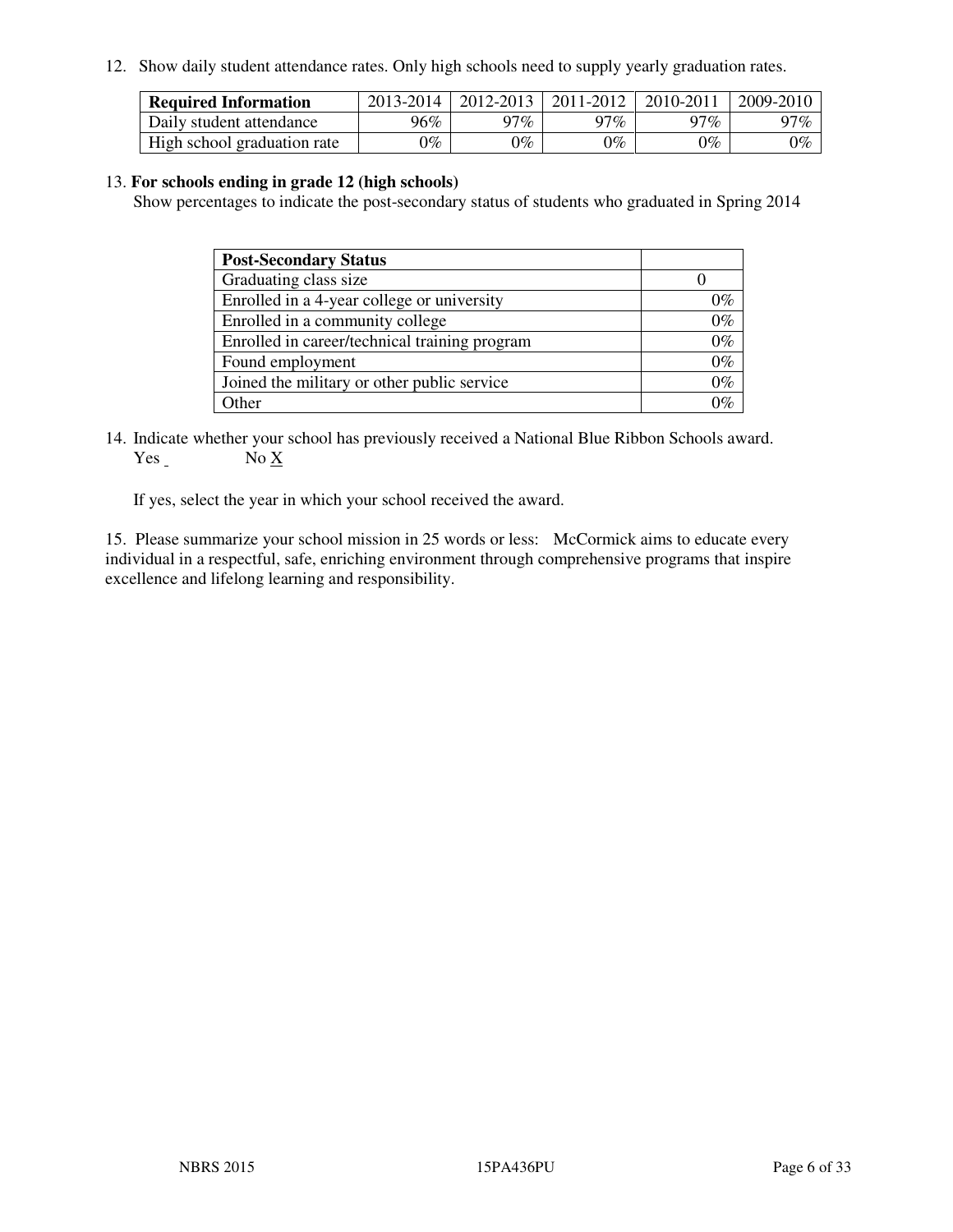# **PART III – SUMMARY**

McCormick Elementary, one of five elementary schools within the Moon Area School District, opened its doors in August 2007. Its campus is nestled on 29.2 acres with a playground and baseball field for community use. Currently serving just over 200 students in kindergarten through grade 4, our school is dedicated to educating every individual in a respectful, safe, enriching environment through comprehensive programs that inspire excellence, lifelong learning and responsibility.

The school is fortunate to benefit from a strong partnership with its families and surrounding community. We have a professional staff who loves to teach, students eager to learn, and parents who are involved, supportive, and value our educational program. There is a shared belief in strong academics, a challenging curriculum and that the education of our McCormick students is the most important and worthwhile investment for our future.

Each child and teacher is unique and has intrinsic worth. We use recognition and appreciation to instill motivation and dedication in our school. Honest, open and ongoing communication promotes trust and mutual understanding. Higher expectations – for students and staff – promote greater student achievement. A quality education provides opportunities and a basis for achieving success. At McCormick, education is a shared responsibility of the student, school, family and community. A few essential elements of our educational process include confidence, competence, kindness and caring, as well as respect and cooperation.

The school is comprised of two classrooms per grade level – including full-day kindergarten. In addition to the core curriculum, all students receive instruction in art, music, physical education, library and technology. Students also receive additional services through gifted, special education and Title I supports. Fourth graders have the opportunity to nurture their interest in music during the school day through chorus or by learning an instrument in band or orchestra. In order to meet the needs of working families, after-school care is offered at McCormick through the Sewickley Valley YMCA until 6 p.m.

McCormick Elementary has been recognized annually for its outstanding academic performance including earning Achievement Recognition for Adequate Yearly Progress from the Pennsylvania Department of Education for the following years: 2007-08; 2008-09; 2009-10; 2010-11; 2011-12.This recognition transitioned into the Governor's Award for Excellence in Academics and was awarded to McCormick Elementary in 2012-13 and 2013-14.All Pennsylvania Department of Education recognition banners are proudly displayed in the main hallway of our school so that our students, families and teachers are reminded daily of the high quality educational program and the high expectations that exist for all.

Additionally, our Olweus- project from 2000-2011 can be seen on our ceiling tiles, as our children's hands are etched in time that symbolize our pledge to be a bully-free school by our student body. The Pennsylvania School Boards Association recognized our 2013-14 Olweus anti-bullying video with an Honorable Mention Award in its Annual Educational Publications Contest.

Moon Area School District is located in Allegheny County and educates more than 3,700 students from Moon and Crescent townships. In addition to its five K-4 elementary schools, the district operates a middle school for students in grades 5-8 and a high school for grades 9-12. The school district covers an approximate 26-square mile attendance area and is located 15 miles from Pittsburgh and minutes from the Pittsburgh International Airport.

The district's 487 staff members are committed to helping all students reach their full potential for success. Moon Area students consistently perform above state and national averages on standardized testing. Course offerings at each grade level reflect a broad scope of opportunities for students to attain a well-rounded education that focuses on critical thinking and problem-solving skills. The district recognizes that student interaction in activities during and after school hours teaches valuable lessons not available in the classroom, including a wide variety of academic, co-curricular and extra-curricular options in musical and athletic endeavors at all levels.

NBRS 2015 15PA436PU Page 7 of 33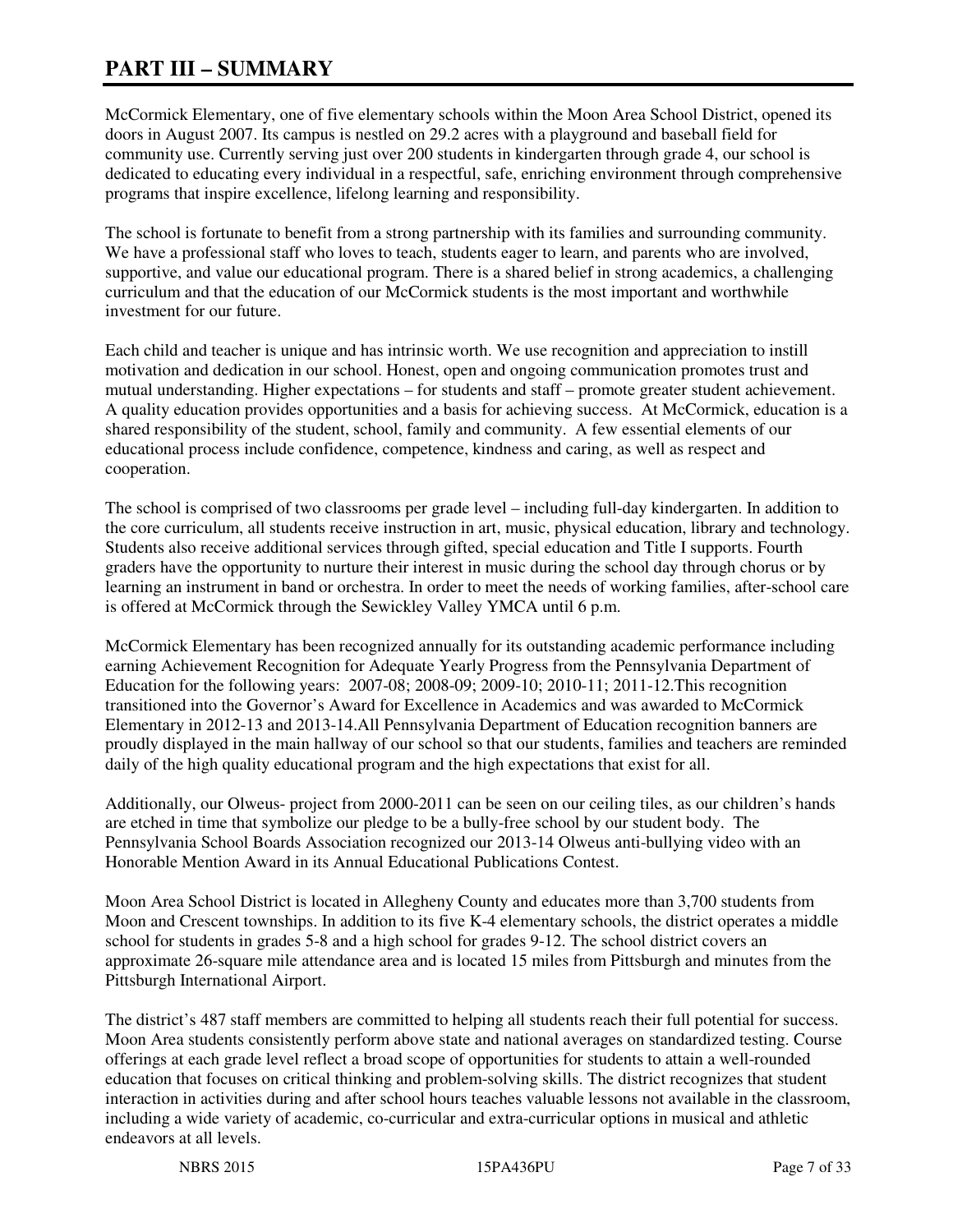Robert Morris University and several national corporations have also made Moon their home. Local business headquarters include FedEx Ground, GlaxoSmithKline, Eaton Electrical Group, Nova Chemicals, Inc., Michael Baker Corporation, and Chevron. Connecting with community partners including parents, the university, businesses, civic organizations, township leaders, places of worship, and alumni is a strategic intent of Moon Area School District. Providing opportunities for meaningful community engagement will create and sustain a community that values and supports public education.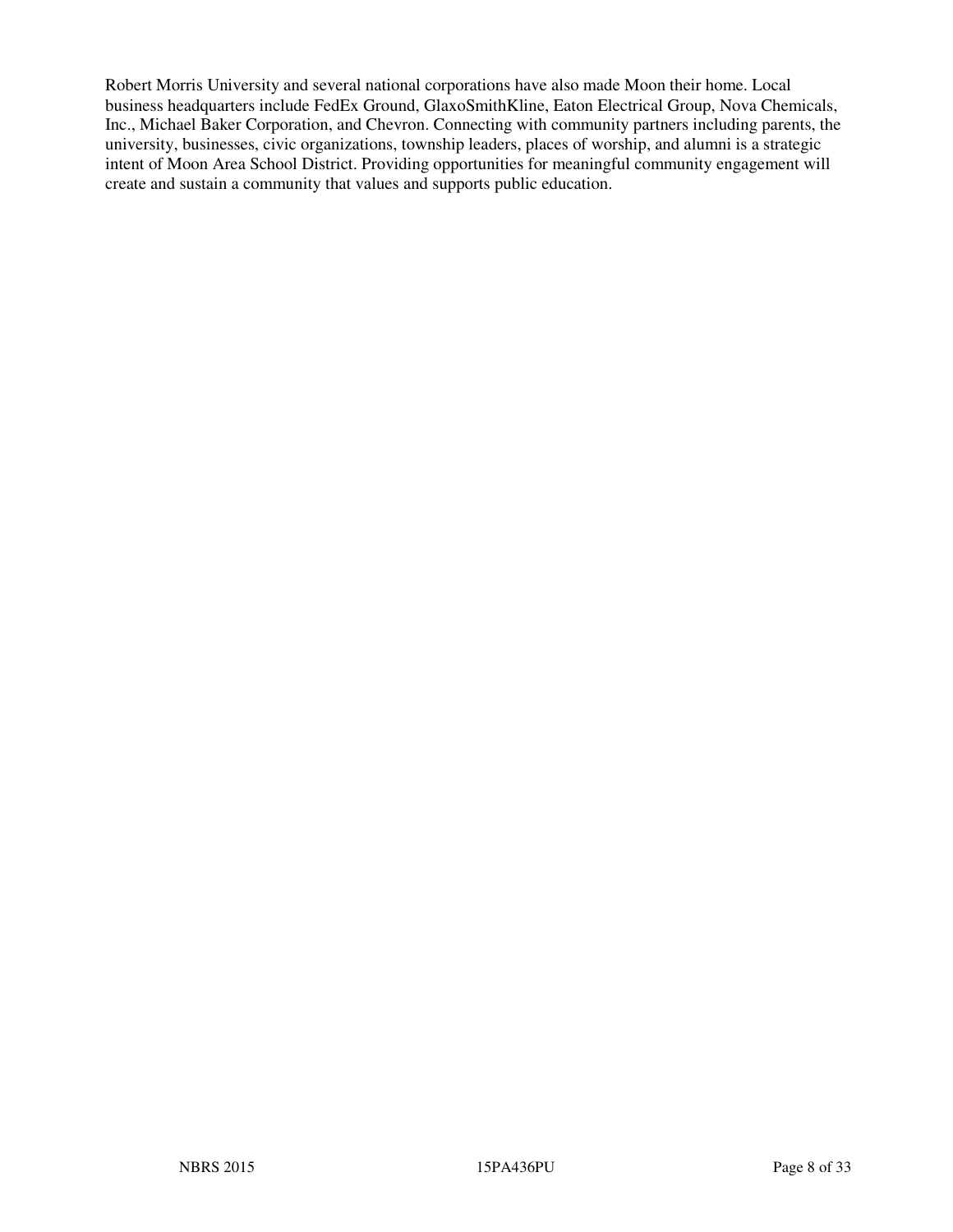## **1. Core Curriculum:**

At McCormick, we truly believe that our greatest asset is our dedicated teaching staff. To maximize their effectiveness, we work together around a strong and ever developing curriculum. The concerted efforts of teachers, administrators, students, and parents, toward a shared end goal, creates a situation where the whole becomes even more than the sum of its parts.

The shifts associated with the Common Core standards in English and math, as well as the key elements of STEM and 21st century learning have moved students beyond rote memorization of facts and algorithmic processes, and toward meaningful application. This requires not only the instruction of the facts associated with each subject, but also the skills of communication and critical habits of mind. These include pushing students to persevere and overcome difficult problems, to surmount the challenge of complex texts, and to use their literacy skills to obtain new information. This is not a simple proposition and is built from a strong foundation that begins even before our students enter kindergarten.

The foundational skills of language are especially important. Upon entrance into our school, our primary grades are dedicated to continuing this strong background toward the skills necessary for emergent reading. Kindergarten and first grade build a strong base from which we build the literacy skills that are so critical for the learning that our students must do throughout their education. We focus on strong, research based approaches to teaching reading. It is our mission to ensure that all students read on grade level by third grade.

Our math curriculum has seen extensive changes in the last two years. With curricular units containing application tasks that apply mathematics to real-world scenarios, students must use critical thinking skills to put what they have learned into practice. Highly prized is the need to be able to explain the why and how of the math. Students engage in regular conversations with their peers and write regularly to use the academic vocabulary they learn in order to demonstrate their deep understanding of the concepts. Evidence of inquiry mathematics instruction is evident daily in all K-4 classrooms where students invent, question, model, and explore mathematical content. McCormick students are exposed to multiple strategies to use in problemsolving while teachers push for efficiency and accuracy. All students participate in "math talk" and journaling to defend and confirm understanding in support of the Standards for Mathematical Practice. Starting in kindergarten, students learn to articulate steps in their thinking and question their peers to define appropriate strategies when finding solutions to problems. Number sense and fluency are emphasized across grade levels progressing through concrete, representational, and abstract learning.

Social Studies instruction focuses on learning about the world we live in as a citizen of the United States. Young learners begin to grasp the understanding of their local community as a place where people live, work, and grow. Local government and simple economics is introduced as well. As students' progress, an understanding of community evolves into a more national emphasis of citizenship, government, and geography.

Our science content helps student explore through hands-on experimentation and informational text. All disciplines of science (physical, biological, and geological) are explored using the scientific method. All children in grades K-4 are supported to observe, deduce, hypothesize, and experiment to make conclusions about the world around them.

To ensure the greatest possible success for all of our students, we have layered both interventions for our students who are finding difficulty, as well as enrichment opportunities for those who are in need of advancement. For example, students who struggle with the foundational skill of reading, a research based program of intensive instruction is delivered through a certified reading specialist. Our most advanced learners receive differentiated instruction within the classroom, as well as additional pull-out services. This includes both an advancement of the standard curriculum and opportunities that take students beyond the walls of the school.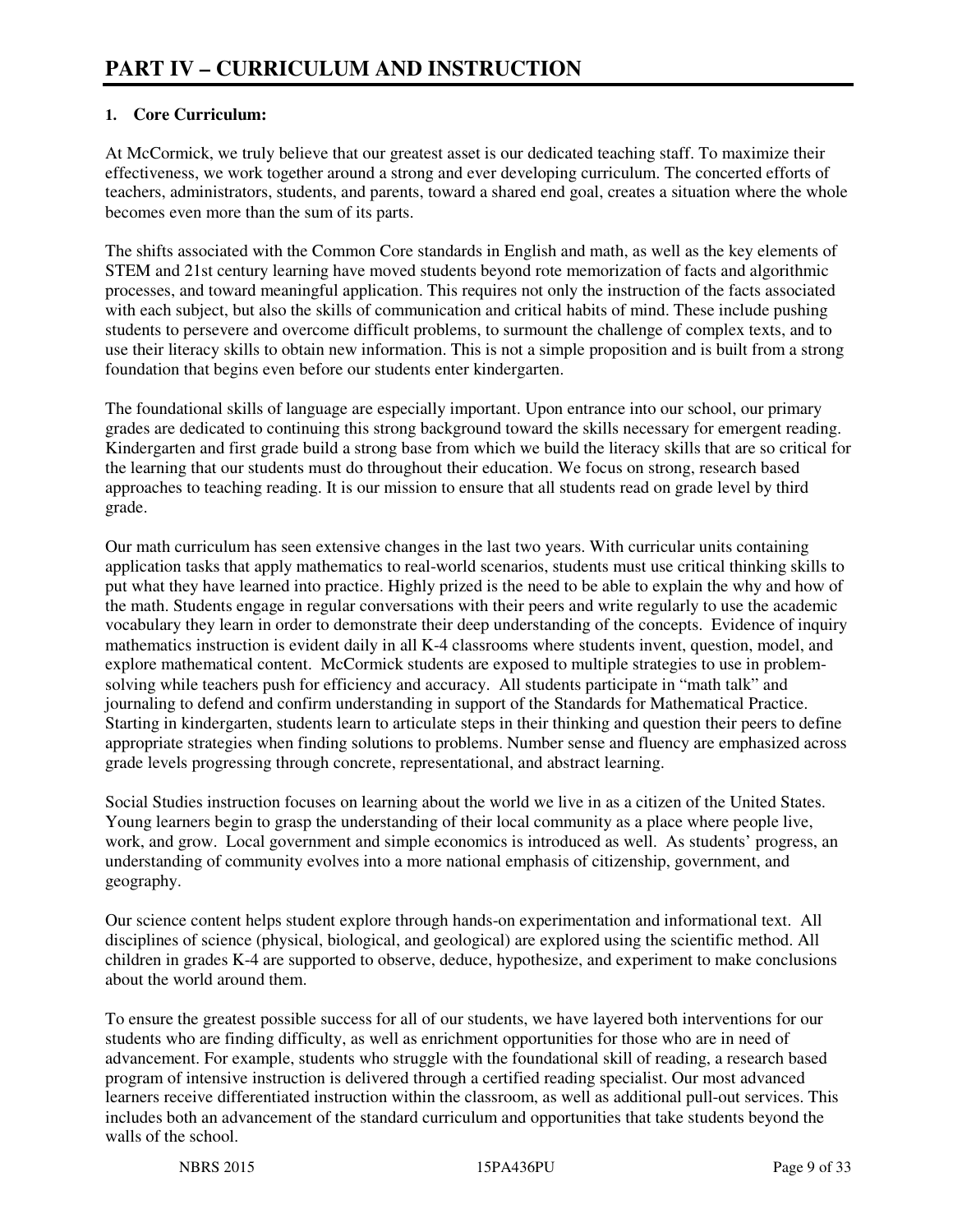We have seen the changes in standards and testing as an opportunity to reflect on our approaches and to continue to refine our curriculum and instructional practices. While we are very proud of where we are, we will continue to strive for improvement in search of better ways to serve our students.

### **2. Other Curriculum Areas:**

At McCormick Elementary our students participate in a myriad of special classes throughout the week. Kindergarteners through fourth graders enrich their learning through our music, art, physical education, computer and library classes for 50 minutes each. Our district provides a rotational schedule where students continually visit their special classes without interruption.

Our physical education program develops a student's love for being physically active. We set a strong fundamental foundation centered around each student's physical, mental and social well-being. Throughout the year the students are introduced to a variety of skills, activities and concepts that promote living healthy, active lifestyles. Fitness exercises, concepts and tests are combined in each class. Students combine math skills with their physical exercise when tracking mileage during our Morning Milers program. Students often write about their favorite activities in the class. Third and fourth graders might write about the steps to an activity. There are a lot of team-based activities where students learn the basics of working together. Some of our students are introduced to computer- based programs such as Fitnessgram to track levels of activity and fitness. They practice computer skills with the use of iPads to monitor progress.

McCormick Elementary art classes introduce necessary skills and art techniques as early as kindergarten. All classes learn how to solve problems using art materials and are influenced by art history and cultural traditions. These essential hands-on experiences provide students with the confidence to try new things and shape their creative thought processes. There are often times where real-world connections are made or other content areas, such as math and science, are utilized. These skills prepare students to think independently and perhaps capture their interests toward future art careers.

Students in kindergarten through fourth grade work on their keyboarding skills in computer class demonstrating proper technique while striving for speed and accuracy. Students spend time in computer class learning different types of software applications and using various websites to enhance their math and reading skills. Additionally, classroom teachers have access to our computer lab several times throughout the week to provide extra enrichment or remediation of their daily lessons. Also, students often use online research to complete written projects in a variety of subjects. Many students use this time to type final reports for writing assignments. In addition, all classrooms are equipped with Promethean boards that the children use on a daily basis.

In library classes, we foster a love for reading by introducing our students to many different authors and genres of books. Students are encouraged to select books at appropriate reading levels. We intermingle technology and print to create a blended learning environment. We read for enjoyment and with purpose both fiction and informational text. Students are asked to write book reviews about books they have read. They write to compare authors' different styles. Book themes are discussed regularly. We use text and illustrations to provide insight into the author's craft and purpose.

A general music class is taught once weekly to students in kindergarten through fourth grade. The general music curriculum is sequential and aligns with Pennsylvania and U.S. national music standards. Exiting fourth grade students are musically literate and transition smoothly to a middle school music curriculum.

In addition to general music classes, fourth graders have the opportunity to participate in band, choir and/or orchestra during the school day. Nearly all – 98 percent – of McCormick fourth grade students participate in one or more of these performance ensembles. All music classes are taught by certified music educators who are specialists in their respective area.

Our students are exposed to a multitude of extra classes to promote learning in all areas. These classes allow all students to succeed in many different ways.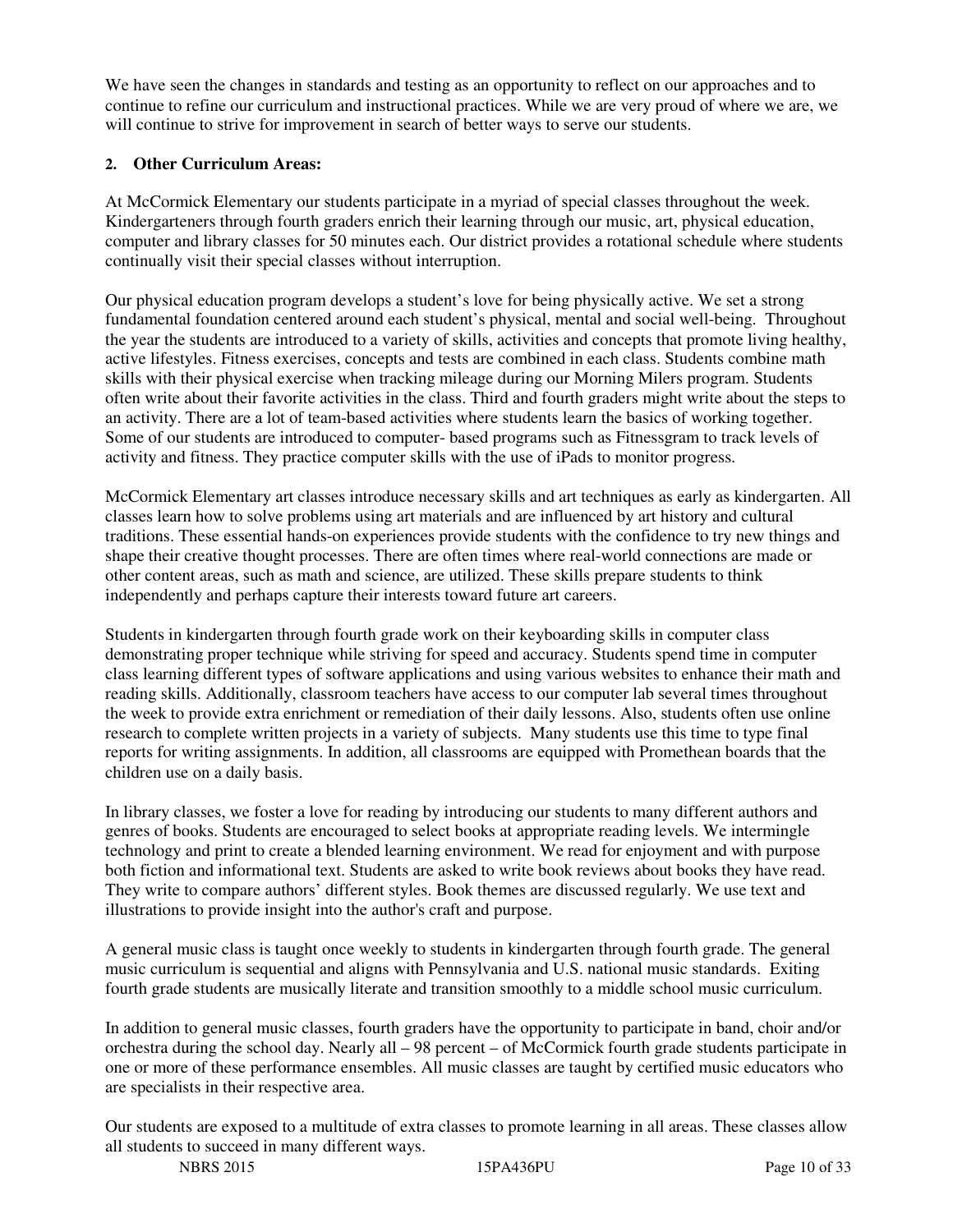#### **3. Instructional Methods and Interventions:**

McCormick teachers and staff strive daily to meet the needs of all learners. Students are given baseline assessments with follow-up progress monitoring in both reading and mathematics. Teachers utilize data from DIBELS-Next, Study Island benchmark assessments, and Classroom Diagnostic Tool (CDT) to target specific learning needs during small group instruction. Administration and teachers collectively review learning trends in state assessment results to reveal instructional gaps across grade levels. Appropriate research-based interventions and /or enrichment opportunities for reading and mathematics occur daily in the classroom. Students requiring additional supports (academic or behavioral) are monitored through the Child Study Program. Our Child Study Team (CST) is comprised of the guidance counselor, principal, reading specialist, speech-language pathologist, and teachers. Upon classroom teacher referral, CST meets to review areas of concern and develops measurable short-term goals and suggests interventions. The individualized plan is presented to the parents and is implemented for 6-8 weeks. Teachers use progress monitoring to measure the success of given interventions and determine effectiveness. Goals can be modified based on progress made by the student. If CST interventions are not successful, students can be referred for testing to determine eligibility for special education services.

McCormick offers learning support, speech/language support, hearing support, gifted support, occupational therapy, and physical therapy. The school also houses an early intervention (DART) classroom facilitated by the Allegheny Intermediate Unit.

Within the classroom, teachers develop extended, tiered, and supplemental activities and assignments based on student need. Title I reading and gifted support services are available to students that meet eligibility criteria. All students have technology supports available daily including iPads, Promethean hardware/software, and desktop computers.

Formative and summative measures provide teachers with data to determine pace and rigor of math and reading lessons. Intervention and Enrichment time (I&E) is built into the schedule for all teachers to target specific needs. Primary teachers effectively use exit tasks and DIBELS as formative data to drive small group instruction during I&E. Intermediate student needs are addressed using CDT and Study Island to develop small group instructional goals.

McCormick's administration supports research-based interventions in reading and math. Morning meetings provide teachers with time to learn, practice, and discuss various strategies to increase student achievement. Classroom teachers are provided with common planning times to collaborate with grade level peers. Our teachers and staff are offered numerous professional development opportunities both on-site and through partnerships with regional educational entities.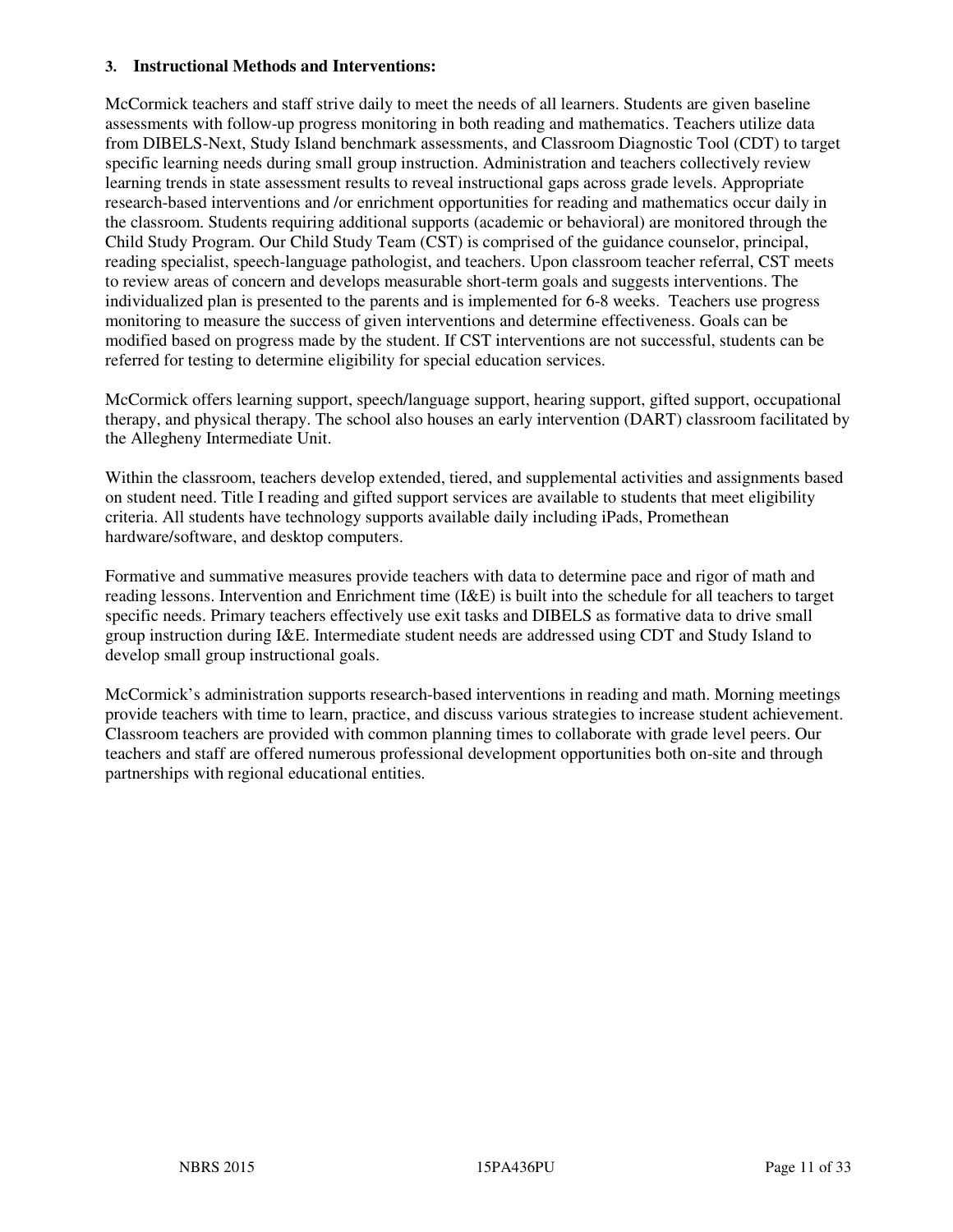#### **1. Assessment Results Narrative Summary:**

The Pennsylvania System of School Assessment (PSSA) is administered annually each spring in grades 3 and 4. This assessment allows our professional educators to determine if our curriculum programs are aligned well with PA Core Standards and if we are supporting, progress monitoring and hitting our targets and benchmarks enabling our students to attain mastery in mathematics, reading and science. Please note, we also served grade 5 between 2009-2012, as reported in the data charts. PSSA data is used to identify students' strengths and/or weaknesses as well as trends in the curriculum that indicate a need for realignment with state and/or national standards. Additionally, our PSSA data results guide our instructional planning, professional development, tutoring, remediation programs, small group interventions and differentiated instruction.

Students are assigned one of four performance levels based upon their test results: Advanced, Proficient, Basic or Below Basic. Our expectation at McCormick Elementary School is to have every student strive for his/her personal best. Our performance data trends at McCormick School are excellent and striving toward improvement every year. In reading, we have reduced the number of students scoring in the Basic/ Below Basic categories – resulting in higher percentages of Proficient and Advanced students. This trend is the result of a more concentrated effort on non-fictional reading and writing approaches that have yielded a larger number of students achieving mastery.

In mathematics, our fourth graders repeatedly score in the Advanced range, which demonstrates an improved growth from the previous grade. This is attributed to our math curriculum and approach for mastery for all students. The percentage of students scoring Advanced is exceptional – ranging between 92 – 98.5 percent. We've experienced similar success in reading.

#### **2. Assessment for Instruction and Learning and Sharing Assessment Results:**

Assessment results are the driving force for designing instruction at McCormick Elementary School. We recognize that each student is an individual with unique needs. Every staff member is involved in a variety of formative and summative assessments guiding instruction in all subject matter. At the start of each school year, all educators become familiar with their new students by reviewing data from the previous school year. Data is collected and placed in data binders. These data binders are our tools to work collaboratively to review student progress and develop goals for intervention and enrichment. Each grade level is given common planning periods allowing time to review and plan objectives to meet all individual needs.

DIBELS-Next data is used three times a year to target early literacy interventions in phonemic awareness, phonics and fluency. Weekly formative assessments from the McGraw Hill reading series and DIBELS progress monitoring are also used to measure student success and adjust learning goals for small group instruction and flexible grouping. Harcourt Math Expressions utilizes fluency checks, quick quizzes, math journals, and exit cards providing formative information enhancing math instruction. Standard-based, quarterly benchmarks identify student progress and outline areas of needed improvement. Grade level meetings provide time for teachers to discuss assessment data and adjust instructional goals accordingly. Teachers in third and fourth grade departmentalize instruction increasing efficiency of instruction and mastery of pedagogy.

In our district, communication is the building block for our school's success. Staff members have a high level of rapport with parents – keeping everyone informed through parent conferences, phone calls, documentation, electronic notifications, IEP meetings, and Child Study consultations.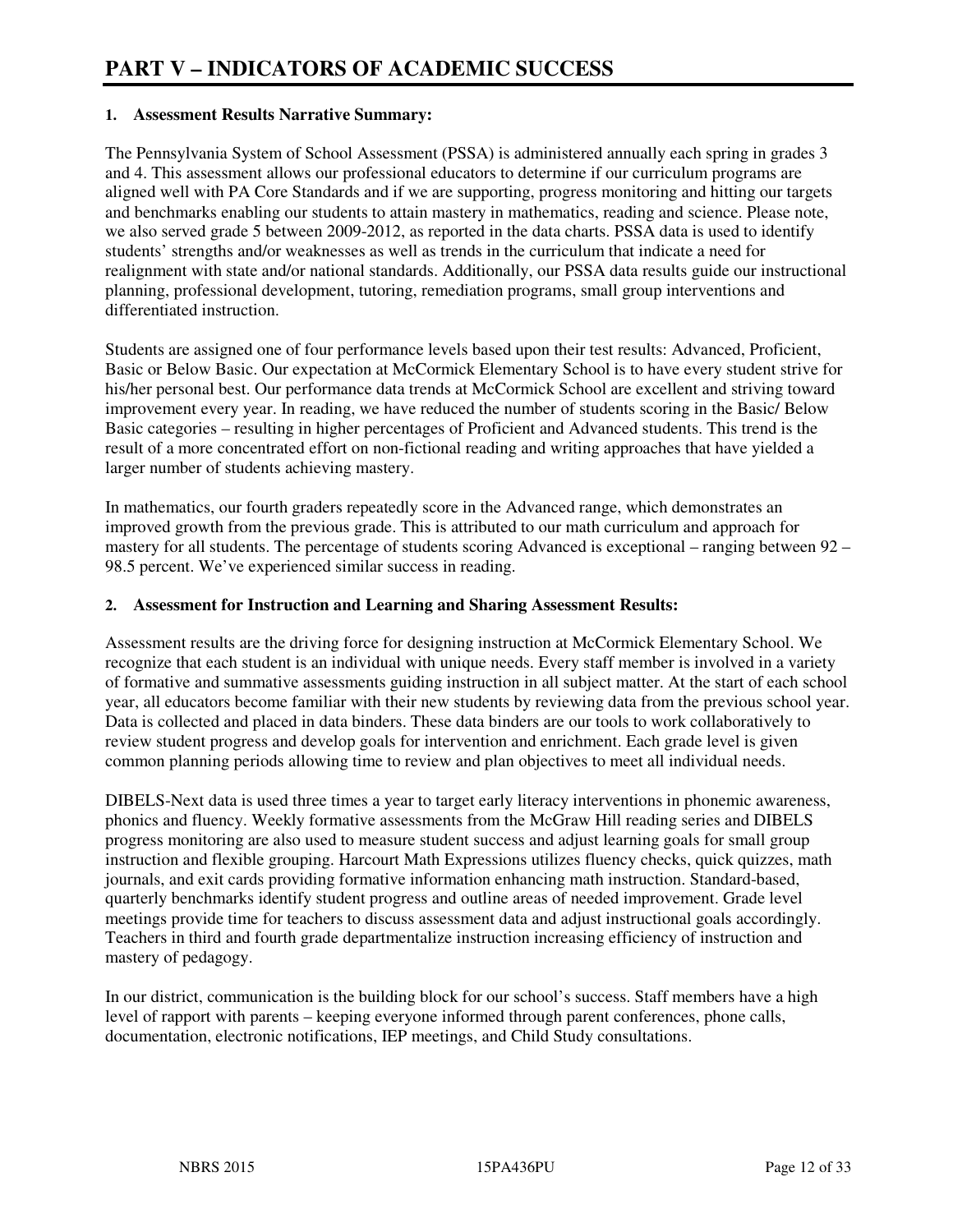## **1. School Climate/Culture**

McCormick Elementary is a safe and rewarding environment for students and staff. Daily, we provide students with a positive environment that supports academic, social, and emotional growth. Our school is a place where staff members feel valued and view their jobs as "the best in the world!"

Academically, our school is meeting the needs of our students, which is reflected in our PSSA scores. To help ensure that our students continue to succeed, we have instituted numerous programs providing skill building to all of our students. We implemented a remediation program that offers students the opportunity to develop the necessary learning objectives in a small group setting four mornings each week. Each year we host a reading fair and a science fair that allow students to showcase their talents in each of these areas for the school and the community. Fourth grade peer tutors are paired with struggling second grade readers daily in a comfortable environment increasing fluency and comprehension. DIBELS, STAR, DAZE, Accelerated Reader, and Fundation screenings are used to identify students who qualify for intervention services. Flexible grouping is implemented in all classrooms allowing students to achieve optimal learning opportunities. Our gifted students also benefit from a structured, pull-out Challenge Program.

McCormick encourages social and emotional growth as well as academic growth. Our school utilizes the OLWEUS anti-bullying program, which emphasizes all students are equal. Classroom teachers uphold this program through weekly lessons focusing on positive student relationships. Annually, a kick-off event engages the entire school and gets staff and students excited about our yearly theme. We have also created award winning multi-media videos incorporating the anti-bullying theme and monthly character traits (videos included for viewing). In addition to the OLWEUS program, our gym teacher organizes Morning Milers, where students meet outside each morning to run laps promoting exercise and togetherness. He also distributes Healthy Heart sheets that track at-home exercise – getting the whole family involved!

Students and staff are regarded as valuable members of our school. As part of the OLWEUS anti-bullying program, monthly award assemblies focus on positive behaviors and events in our school. Staff members, as well as students, are recognized and acknowledged. The principal's open-door policy, letters of thanks and encouragement, and monthly staff breakfast encourage camaraderie. She understands and values the need for common planning time and continues to make this a priority. Teachers feel respected and are treated as professionals daily.

## **2. Engaging Families and Community**

McCormick Elementary encourages families and community members to participate in the educational process. The school is a special place that creates a warm and welcoming environment for everyone to participate in all events, fundraisers, and activities.

At McCormick, we are extremely fortunate to have a supportive Parent Teacher Council (PTC). The PTC organizes student and school activities and promotes community service opportunities. Through our partnership with the PTC, we have created a student council, which raised \$2,000 for St. Jude's Children's Hospital; participated in a walk/run at PNC Park for Kids of Steel; raised \$1,500 and donated 26 bags of coats, hats, gloves, and mittens for WTAE's Project Bundle Up; collected \$1,000 for Pennies for Patients; and started a Jog-a-Thon to supplement school activities.

Throughout the school year, staff and community members graciously volunteer their time to organize, construct, and conduct special events and activities. McCormick hosts an Open House at the beginning of the year to showcase our students' work and talent. During this event, families contribute canned goods for the Miles of Cans program. The PTC joins us to create a welcoming environment for all. Our school also coordinates reading, science and book fairs, Title I parent meetings, choral and band concerts, bowling and skating parties and a family movie night.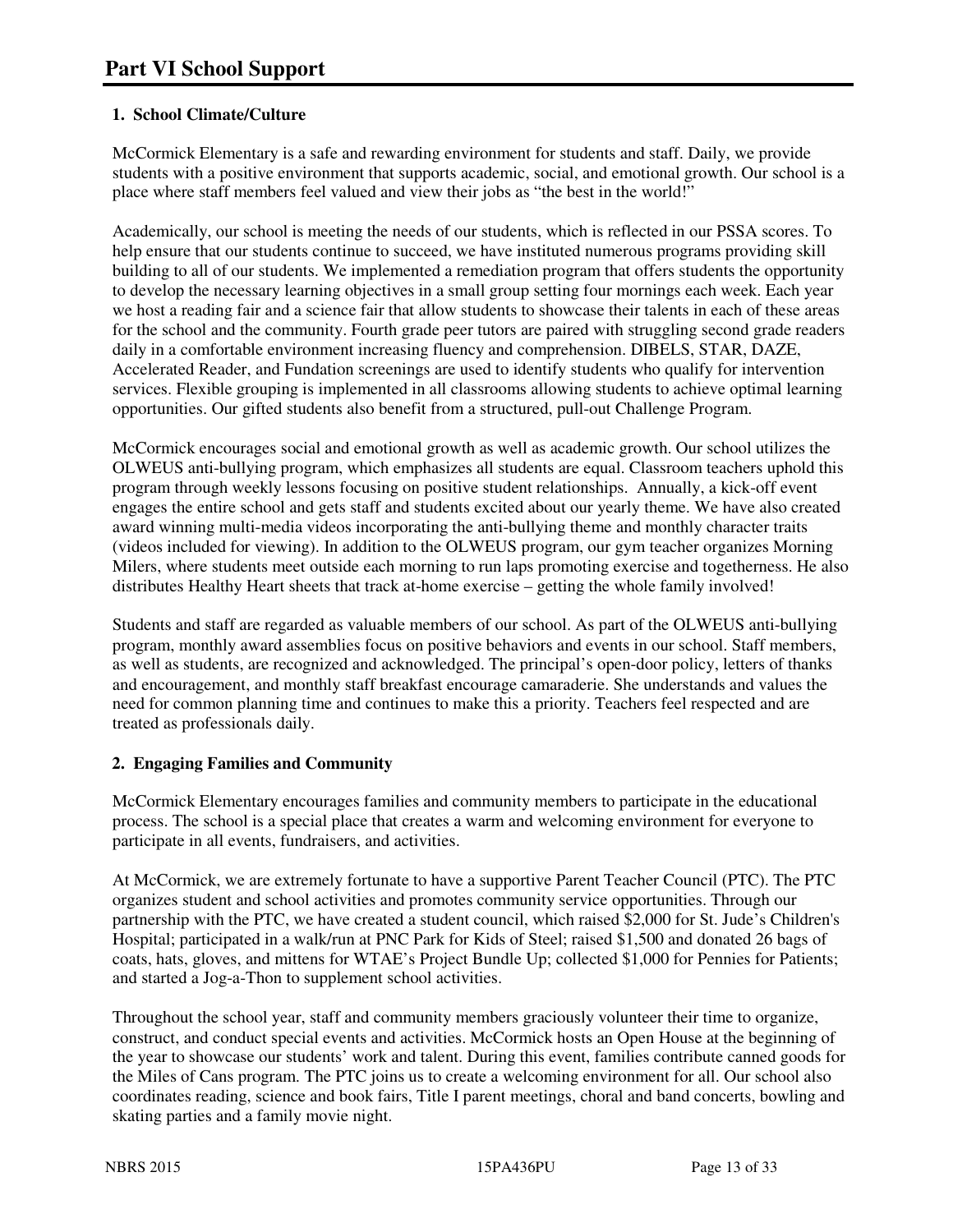McCormick Elementary School has also partnered with Robert Morris University (RMU) to join in student spirit days. Our entire student body is invited to attend a women's basketball game while participating in various age appropriate activities. In addition, the RMU education department provides our students with the opportunity to engage in Junior Achievement Day. Future educators from the university partner with McCormick teachers to instruct students about important concepts such as the economy, entrepreneurism, and business ideas.

We partner with the Moon Area Rotary Club, which sponsors a third grade spelling bee and a Moon Park walk for literacy, and the Moon Township Public Library, which hosts the annual Battle of the Books competition. In addition, McCormick supports the West Hills Food Pantry backpack campaign – donating backpacks and school supplies to those less fortunate. We also remember our animal friends by gathering pet supplies for Animal Friends, a local nonprofit shelter.

Participation in these events, activities and fund raisers has enhanced the educational process and strengthened our ties with our families and the greater community.

#### **3. Professional Development**

Each year, Moon Area School District designs and plans professional development programs, which enable our staff to stay updated on current teaching strategies/trends, technology, and essential topics in education. Teachers devote approximately 60 hours engaged in meaningful professional development opportunities. We strive to maintain best practices in our classrooms setting high expectations for our students.

The following example illustrates the district's commitment to and philosophy regarding professional development. Last year, Moon Area School District adopted a new math curriculum, which is aligned to the PA Core Standards. Math coaches were selected to lead and mentor each grade level – ensuring teacher readiness and comfort with the new curriculum. Professionals from other districts that had previously adopted the program worked with Moon teachers and shared helpful hints regarding implementation. District administrators empowered coaches to schedule professional development days as needed in order to ensure success. Teachers worked on flexible grouping, differentiated instruction, learning centers, assessments, and additional math tasks to align all skills to the standards. Math coaches were also knowledgeable and provided professional development on the technology that accompanied the new series. Teachers were in-serviced in the daily math routine and the math talk, which are integral to this program. All of these opportunities made the transition to the new series a success.

Each year, Moon Area School District teachers are offered a FLEX day in-service day, whereby the day can be used for each teacher's individual need. Teachers may work independently or in groups to fulfill professional development that supports student achievement and aligns with the Pennsylvania Core Standards. The FLEX day concept demonstrates respect and trust between the administration and teachers.

Our professional development enhances our instructional practices – giving us the opportunity to better understand our colleagues and strengthen our mutual goals as educators. We follow the path of being lifelong learners!

#### **4. School Leadership**

McCormick Elementary School opened its doors in 2007 and for the past eight years has emerged into a family. What does this mean? It's a school family comprised of caring teachers, staff, parents and students. Our school community is student-centered as we focus on all aspects of a child's academic, physical, and social-emotional well-being starting in kindergarten through grade 4.

The school's leadership is dedicated to the noble profession of education and is committed to lead a school with a unique and personal approach. The principal leads by example, diligently works to reach goals, facilitates the needs of the staff and students, and creates a healthy and safe environment. In cooperation with faculty and staff, the principal implements many district initiatives, student incentive programs, and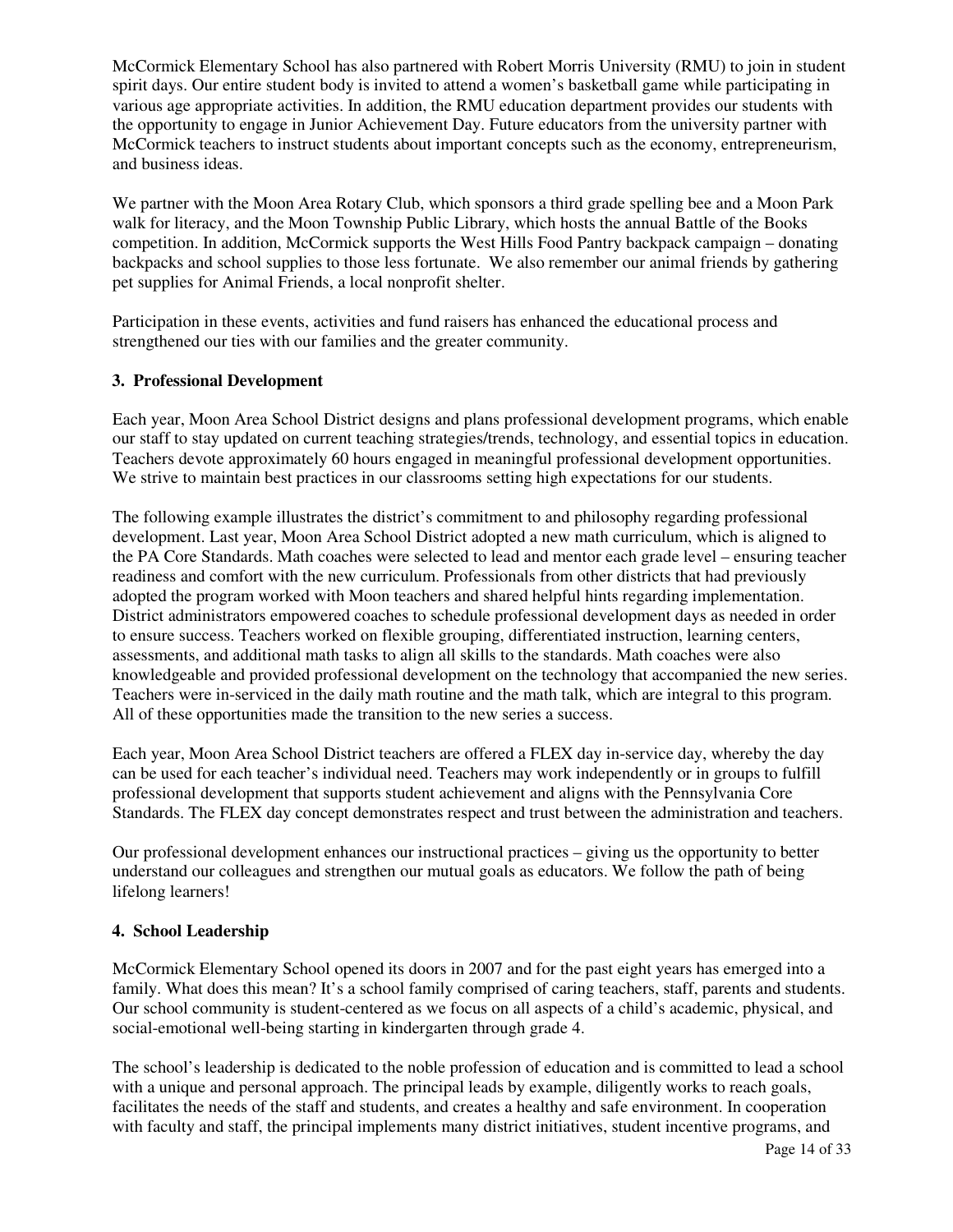provides a nurturing environment where teachers can teach and students can maximize their learning opportunities.

The principal regularly visits classrooms and engages with students during breakfast, lunch or recess time. She is visible throughout the school day either positioned at the front door in the mornings or interacting with parents at dismissal time. Her philosophy is to practice and foster a transparent, creative, energetic and collaborative community where all persons are valued, appreciated and validated.

The school's principal is an educational leader rather than a manager. She has created a child-centered learning environment that is modeled by professional staff members who provide a positive learning climate daily inside the school. Teachers regularly extend themselves beyond the classroom walls by creating a club, sponsoring a student group, attending community events, visiting an ill student or staff member and/or participating in events such as the Reading Fair, Spelling Bee or Field day. Community service and fundraising efforts are frequently held throughout the year and include efforts to support animals, local food pantries, cancer awareness, and back-to-school supplies for those less fortunate.

The McCormick staff is a team that works together to build morale; support student recognition and achievement throughout the year; and build and foster student-teacher relationships that help children grow, learn and reach their full potential. Every student, staff, and parent counts at McCormick School and the principal makes it a priority to connect with everyone on a daily basis.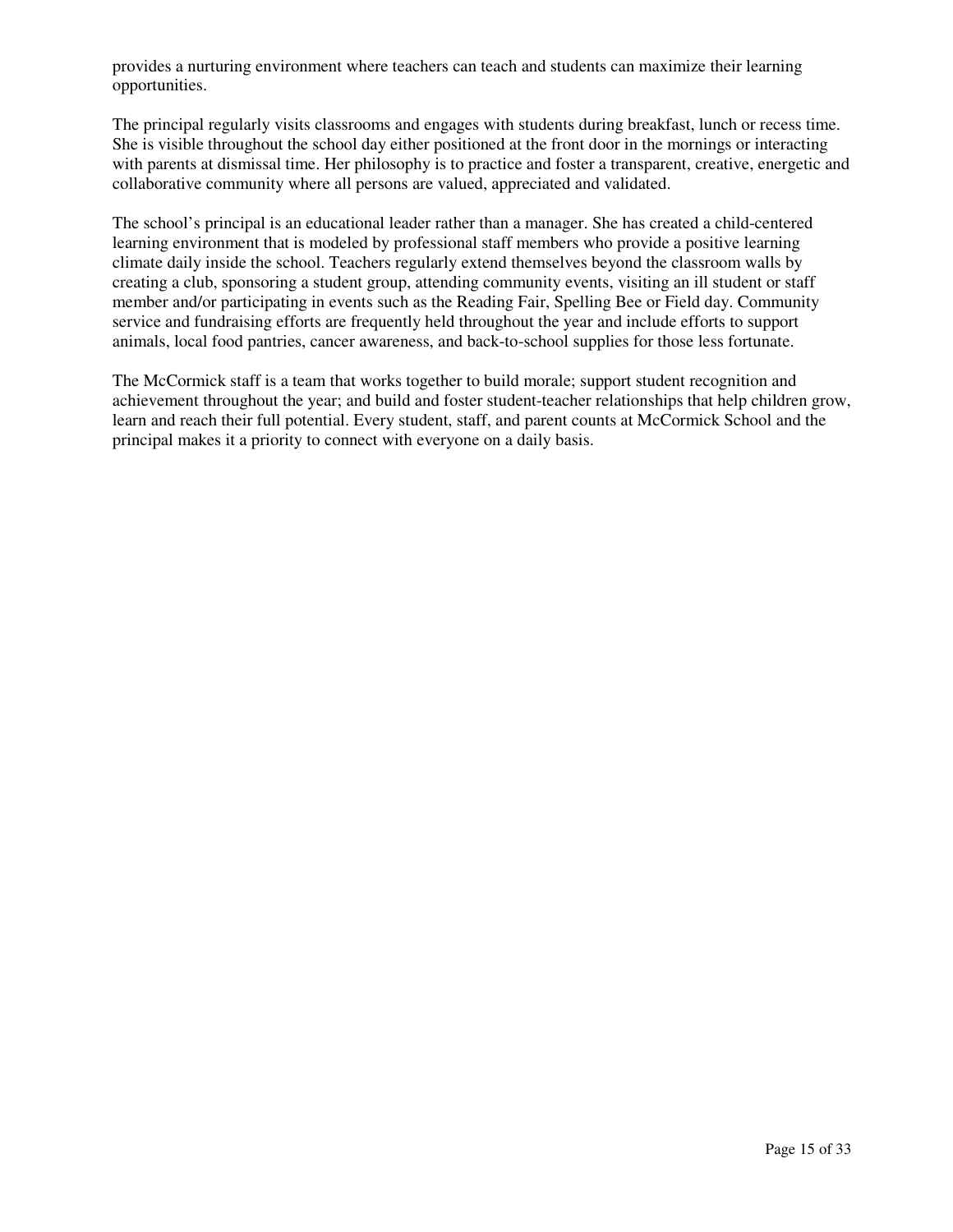# **PART VIII - ASSESSMENT RESULTS**

| <b>Subject: Math</b>                | <b>Test: PSSA</b>                     |
|-------------------------------------|---------------------------------------|
| <b>All Students Tested/Grade: 3</b> | <b>Edition/Publication Year: 2010</b> |
| <b>Publisher: DRC/PDE</b>           |                                       |

| School Year                      | 2013-2014       | 2012-2013        | 2011-2012      | 2010-2011      | 2009-2010      |
|----------------------------------|-----------------|------------------|----------------|----------------|----------------|
| Testing month                    | Mar             | Mar              | Mar            | Mar            | Mar            |
| <b>SCHOOL SCORES*</b>            |                 |                  |                |                |                |
| Satisfactory academic            | 100             | 94               | 100            | 79             | 90             |
| performance and above            |                 |                  |                |                |                |
| Superior academic                | 60              | 63               | 65             | 38             | 43             |
| performance                      |                 |                  |                |                |                |
| Number of students tested        | 35              | 35               | 34             | 24             | 40             |
| Percent of total students tested | 10 <sub>0</sub> | 100              | 100            | 100            | 100            |
| Number of students tested with   |                 |                  |                |                |                |
| alternative assessment           |                 |                  |                |                |                |
| % of students tested with        | $\overline{0}$  | $\boldsymbol{0}$ | $\overline{0}$ | $\overline{0}$ | $\overline{0}$ |
| alternative assessment           |                 |                  |                |                |                |
| <b>SUBGROUP SCORES</b>           |                 |                  |                |                |                |
| 1. Free and Reduced-Price        |                 |                  |                |                |                |
| Meals/Socio-Economic/            |                 |                  |                |                |                |
| <b>Disadvantaged Students</b>    |                 |                  |                |                |                |
| Satisfactory academic            |                 |                  |                |                |                |
| performance and above            |                 |                  |                |                |                |
| Superior academic                |                 |                  |                |                |                |
| performance                      |                 |                  |                |                |                |
| Number of students tested        |                 |                  |                |                |                |
| 2. Students receiving Special    |                 |                  |                |                |                |
| <b>Education</b>                 |                 |                  |                |                |                |
| Satisfactory academic            |                 |                  |                |                |                |
| performance and above            |                 |                  |                |                |                |
| Superior academic                |                 |                  |                |                |                |
| performance                      |                 |                  |                |                |                |
| Number of students tested        |                 |                  |                |                |                |
| 3. English Language Learner      |                 |                  |                |                |                |
| <b>Students</b>                  |                 |                  |                |                |                |
| Satisfactory academic            |                 |                  |                |                |                |
| performance and above            |                 |                  |                |                |                |
| Superior academic                |                 |                  |                |                |                |
| performance                      |                 |                  |                |                |                |
| Number of students tested        |                 |                  |                |                |                |
| 4. Hispanic or Latino            |                 |                  |                |                |                |
| <b>Students</b>                  |                 |                  |                |                |                |
| Satisfactory academic            |                 |                  |                |                |                |
| performance and above            |                 |                  |                |                |                |
| Superior academic                |                 |                  |                |                |                |
| performance                      |                 |                  |                |                |                |
| Number of students tested        |                 |                  |                |                |                |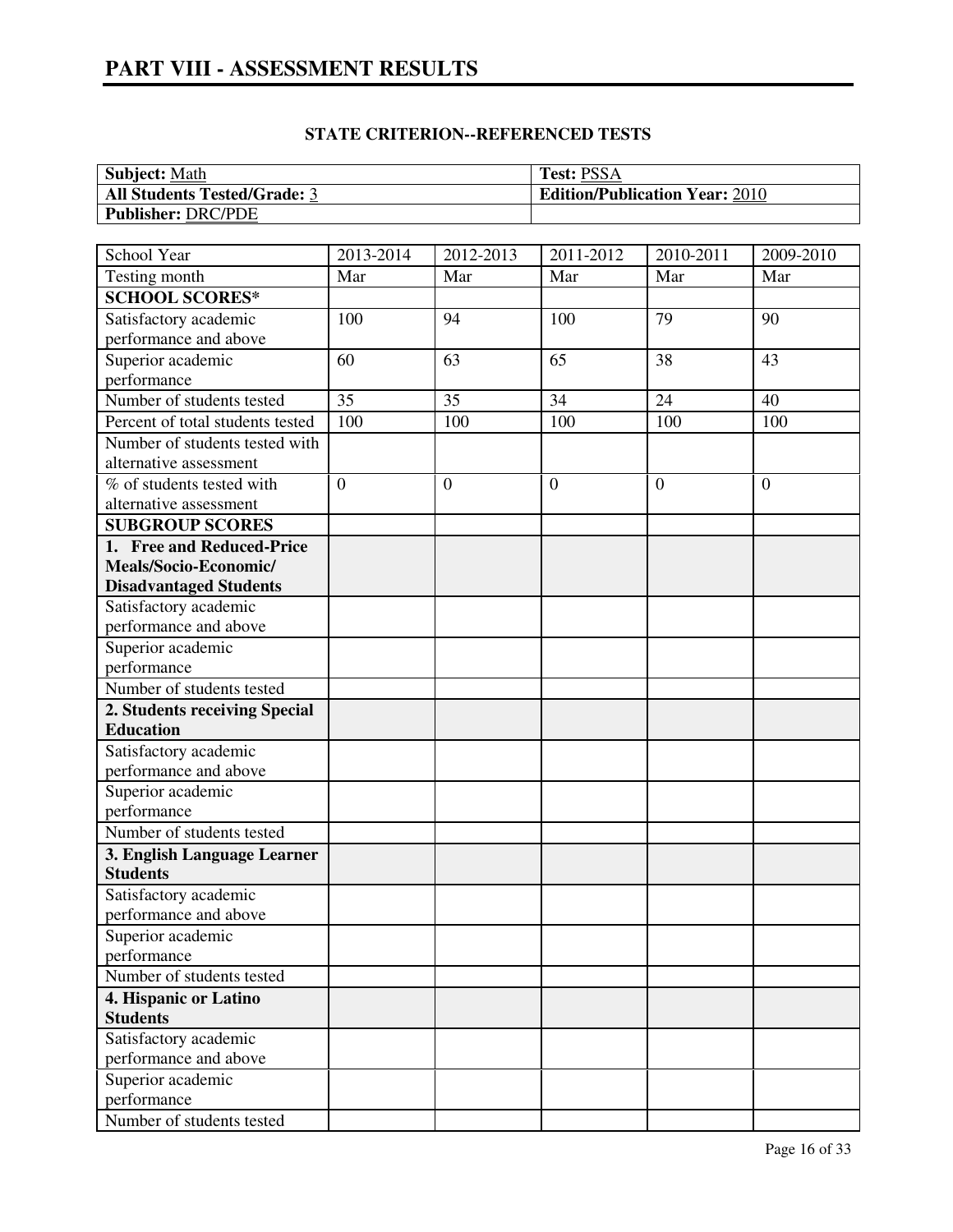| School Year                      | 2013-2014        | 2012-2013        | 2011-2012        | 2010-2011        | 2009-2010        |
|----------------------------------|------------------|------------------|------------------|------------------|------------------|
| 5. African-American              |                  |                  |                  |                  |                  |
| <b>Students</b>                  |                  |                  |                  |                  |                  |
| Satisfactory academic            |                  |                  |                  |                  |                  |
| performance and above            |                  |                  |                  |                  |                  |
| Superior academic                |                  |                  |                  |                  |                  |
| performance                      |                  |                  |                  |                  |                  |
| Number of students tested        |                  |                  |                  |                  |                  |
| <b>6. Asian Students</b>         |                  |                  |                  |                  |                  |
| Satisfactory academic            |                  |                  |                  |                  |                  |
| performance and above            |                  |                  |                  |                  |                  |
| Superior academic                |                  |                  |                  |                  |                  |
| performance                      |                  |                  |                  |                  |                  |
| Number of students tested        |                  |                  |                  |                  |                  |
| 7. American Indian or            |                  |                  |                  |                  |                  |
| <b>Alaska Native Students</b>    |                  |                  |                  |                  |                  |
| Satisfactory academic            |                  |                  |                  |                  |                  |
| performance and above            |                  |                  |                  |                  |                  |
| Superior academic                |                  |                  |                  |                  |                  |
| performance                      |                  |                  |                  |                  |                  |
| Number of students tested        |                  |                  |                  |                  |                  |
| 8. Native Hawaiian or other      |                  |                  |                  |                  |                  |
| <b>Pacific Islander Students</b> |                  |                  |                  |                  |                  |
| Satisfactory academic            |                  |                  |                  |                  |                  |
| performance and above            |                  |                  |                  |                  |                  |
| Superior academic                |                  |                  |                  |                  |                  |
| performance                      |                  |                  |                  |                  |                  |
| Number of students tested        |                  |                  |                  |                  |                  |
| 9. White Students                |                  |                  |                  |                  |                  |
| Satisfactory academic            | 100              | 100              | 100              | 72               | 86               |
| performance and above            |                  |                  |                  |                  |                  |
| Superior academic                | 57               | 70               | 62               | 28               | 38               |
| performance                      |                  |                  |                  |                  |                  |
| Number of students tested        | 28               | 23               | 26               | 18               | 29               |
| 10. Two or More Races            |                  |                  |                  |                  |                  |
| identified Students              |                  |                  |                  |                  |                  |
| Satisfactory academic            |                  |                  |                  |                  |                  |
| performance and above            |                  |                  |                  |                  |                  |
| Superior academic                |                  |                  |                  |                  |                  |
| performance                      |                  |                  |                  |                  |                  |
| Number of students tested        |                  |                  |                  |                  |                  |
| 11. Other 1: N/A                 |                  |                  |                  |                  |                  |
| Satisfactory academic            | $\overline{0}$   | $\boldsymbol{0}$ | $\overline{0}$   | $\overline{0}$   | $\overline{0}$   |
| performance and above            |                  |                  |                  |                  |                  |
| Superior academic                | $\boldsymbol{0}$ | $\mathbf{0}$     | $\boldsymbol{0}$ | $\overline{0}$   | $\overline{0}$   |
| performance                      |                  |                  |                  |                  |                  |
| Number of students tested        | $\boldsymbol{0}$ | $\overline{0}$   | $\boldsymbol{0}$ | $\overline{0}$   | $\boldsymbol{0}$ |
| 12. Other 2: N/A                 |                  |                  |                  |                  |                  |
| Satisfactory academic            | $\boldsymbol{0}$ | $\mathbf{0}$     | $\overline{0}$   | $\mathbf{0}$     | $\overline{0}$   |
| performance and above            |                  |                  |                  |                  |                  |
| Superior academic                | $\overline{0}$   | $\mathbf{0}$     | $\boldsymbol{0}$ | $\boldsymbol{0}$ | $\overline{0}$   |
| performance                      |                  |                  |                  |                  |                  |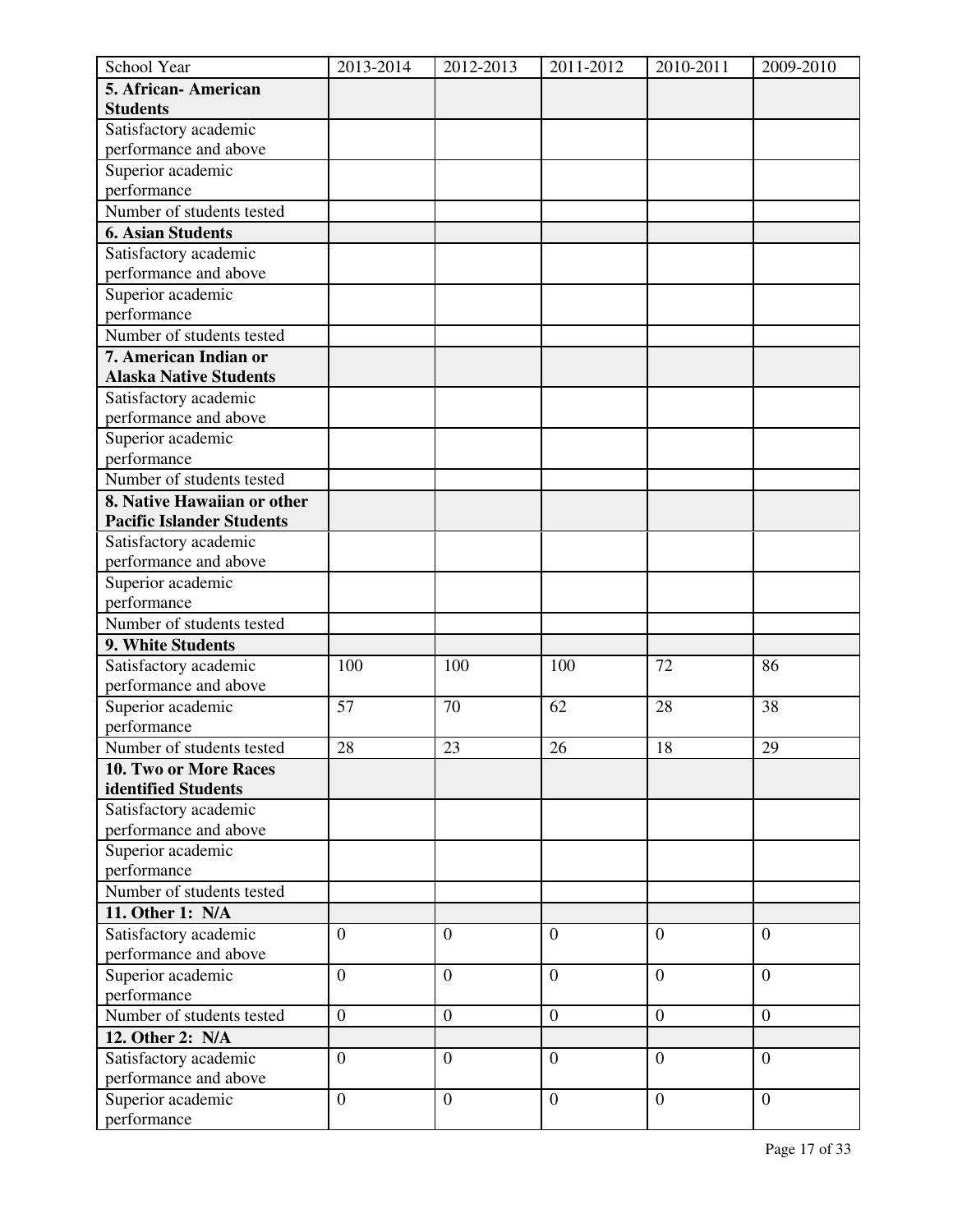| School Year                                    | 2013-2014 | 2012-2013 | 2011-2012 | 2010-2011 | 2009-2010 |
|------------------------------------------------|-----------|-----------|-----------|-----------|-----------|
| Number of students tested                      |           |           |           |           |           |
| 13. Other 3: N/A                               |           |           |           |           |           |
| Satisfactory academic<br>performance and above |           |           |           |           |           |
| Superior academic<br>performance               |           |           |           |           |           |
| Number of students tested                      |           |           |           |           |           |

**NOTES:** Although the school has a 12% Asian population and a 11% Sped population the N did not reach the 10 threshold for the tested grades.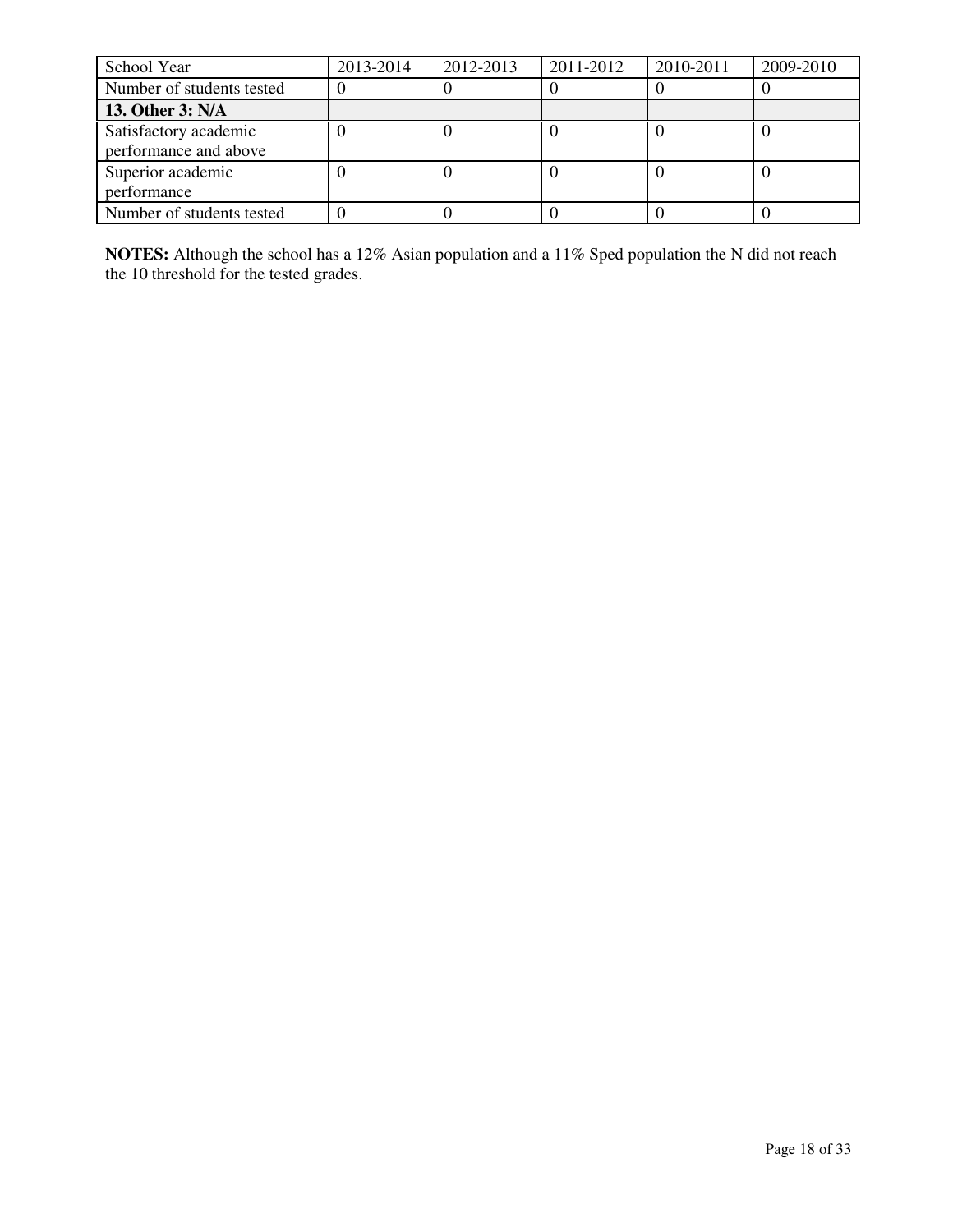| <b>Subject: Math</b>                | <b>Test: PSSA</b>                     |
|-------------------------------------|---------------------------------------|
| <b>All Students Tested/Grade: 4</b> | <b>Edition/Publication Year: 2010</b> |
| <b>Publisher: DRC/PDE</b>           |                                       |

| School Year                      | 2013-2014      | 2012-2013      | 2011-2012      | 2010-2011      | 2009-2010      |
|----------------------------------|----------------|----------------|----------------|----------------|----------------|
| Testing month                    | Mar            | Mar            | Mar            | Mar            | Mar            |
| <b>SCHOOL SCORES*</b>            |                |                |                |                |                |
| Satisfactory academic            | 98             | 97             | 100            | 90             | 94             |
| performance and above            |                |                |                |                |                |
| Superior academic                | 84             | 77             | 78             | 68             | 61             |
| performance                      |                |                |                |                |                |
| Number of students tested        | 43             | 39             | 27             | 41             | 36             |
| Percent of total students tested | 100            | 100            | 100            | 100            | 100            |
| Number of students tested with   |                |                |                |                |                |
| alternative assessment           |                |                |                |                |                |
| % of students tested with        | $\overline{0}$ | $\overline{0}$ | $\overline{0}$ | $\overline{0}$ | $\overline{0}$ |
| alternative assessment           |                |                |                |                |                |
| <b>SUBGROUP SCORES</b>           |                |                |                |                |                |
| 1. Free and Reduced-Price        |                |                |                |                |                |
| Meals/Socio-Economic/            |                |                |                |                |                |
| <b>Disadvantaged Students</b>    |                |                |                |                |                |
| Satisfactory academic            |                |                |                |                |                |
| performance and above            |                |                |                |                |                |
| Superior academic                |                |                |                |                |                |
| performance                      |                |                |                |                |                |
| Number of students tested        |                |                |                |                |                |
| 2. Students receiving Special    |                |                |                |                |                |
| <b>Education</b>                 |                |                |                |                |                |
| Satisfactory academic            |                |                |                |                |                |
| performance and above            |                |                |                |                |                |
| Superior academic                |                |                |                |                |                |
| performance                      |                |                |                |                |                |
| Number of students tested        |                |                |                |                |                |
| 3. English Language Learner      |                |                |                |                |                |
| <b>Students</b>                  |                |                |                |                |                |
| Satisfactory academic            |                |                |                |                |                |
| performance and above            |                |                |                |                |                |
| Superior academic                |                |                |                |                |                |
| performance                      |                |                |                |                |                |
| Number of students tested        |                |                |                |                |                |
| 4. Hispanic or Latino            |                |                |                |                |                |
| <b>Students</b>                  |                |                |                |                |                |
| Satisfactory academic            |                |                |                |                |                |
| performance and above            |                |                |                |                |                |
| Superior academic                |                |                |                |                |                |
| performance                      |                |                |                |                |                |
| Number of students tested        |                |                |                |                |                |
| 5. African-American              |                |                |                |                |                |
| <b>Students</b>                  |                |                |                |                |                |
| Satisfactory academic            |                |                |                |                |                |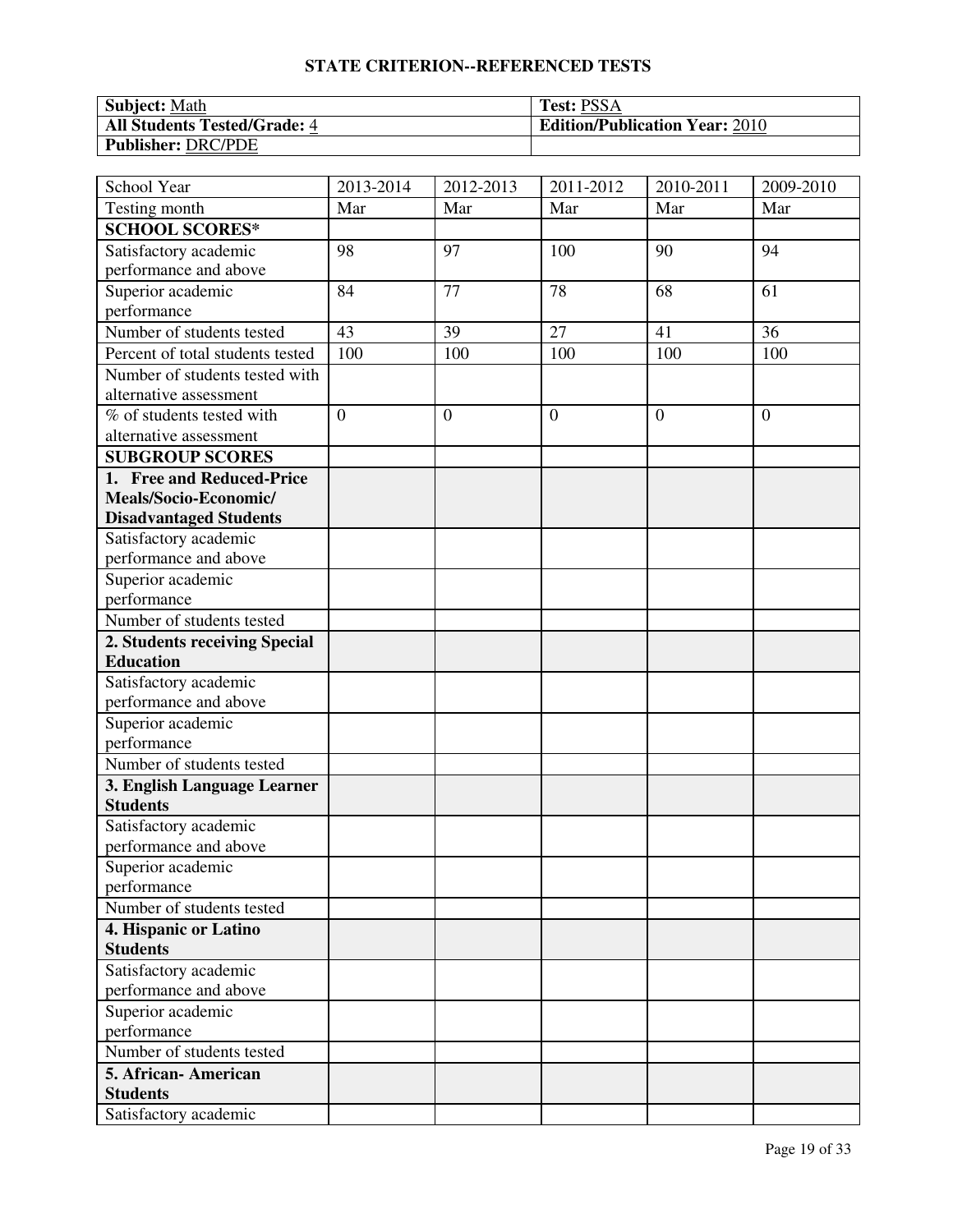| School Year                      | 2013-2014        | 2012-2013        | 2011-2012        | 2010-2011      | 2009-2010        |
|----------------------------------|------------------|------------------|------------------|----------------|------------------|
| performance and above            |                  |                  |                  |                |                  |
| Superior academic                |                  |                  |                  |                |                  |
| performance                      |                  |                  |                  |                |                  |
| Number of students tested        |                  |                  |                  |                |                  |
| <b>6. Asian Students</b>         |                  |                  |                  |                |                  |
| Satisfactory academic            |                  |                  |                  |                |                  |
| performance and above            |                  |                  |                  |                |                  |
| Superior academic                |                  |                  |                  |                |                  |
| performance                      |                  |                  |                  |                |                  |
| Number of students tested        |                  |                  |                  |                |                  |
| 7. American Indian or            |                  |                  |                  |                |                  |
| <b>Alaska Native Students</b>    |                  |                  |                  |                |                  |
| Satisfactory academic            |                  |                  |                  |                |                  |
| performance and above            |                  |                  |                  |                |                  |
| Superior academic                |                  |                  |                  |                |                  |
| performance                      |                  |                  |                  |                |                  |
| Number of students tested        |                  |                  |                  |                |                  |
| 8. Native Hawaiian or other      |                  |                  |                  |                |                  |
| <b>Pacific Islander Students</b> |                  |                  |                  |                |                  |
| Satisfactory academic            |                  |                  |                  |                |                  |
| performance and above            |                  |                  |                  |                |                  |
| Superior academic                |                  |                  |                  |                |                  |
| performance                      |                  |                  |                  |                |                  |
| Number of students tested        |                  |                  |                  |                |                  |
| 9. White Students                |                  |                  |                  |                |                  |
| Satisfactory academic            | 97               | 97               | 100              | 87             | 93               |
| performance and above            |                  |                  |                  |                |                  |
| Superior academic                | 87               | 74               | 67               | 61             | 62               |
| performance                      |                  |                  |                  |                |                  |
| Number of students tested        | 30               | 31               | 18               | 31             | 29               |
| 10. Two or More Races            |                  |                  |                  |                |                  |
| identified Students              |                  |                  |                  |                |                  |
| Satisfactory academic            |                  |                  |                  |                |                  |
| performance and above            |                  |                  |                  |                |                  |
| Superior academic                |                  |                  |                  |                |                  |
| performance                      |                  |                  |                  |                |                  |
| Number of students tested        |                  |                  |                  |                |                  |
| 11. Other 1: N/A                 |                  |                  |                  |                |                  |
| Satisfactory academic            | $\overline{0}$   | $\overline{0}$   | $\overline{0}$   | $\overline{0}$ | $\overline{0}$   |
| performance and above            |                  |                  |                  |                |                  |
| Superior academic                | $\overline{0}$   | $\overline{0}$   | $\overline{0}$   | $\overline{0}$ | $\overline{0}$   |
| performance                      |                  |                  |                  |                |                  |
| Number of students tested        | $\overline{0}$   | $\mathbf{0}$     | $\boldsymbol{0}$ | $\overline{0}$ | $\boldsymbol{0}$ |
| 12. Other 2: N/A                 |                  |                  |                  |                |                  |
| Satisfactory academic            | $\overline{0}$   | $\overline{0}$   | $\overline{0}$   | $\theta$       | $\overline{0}$   |
| performance and above            |                  |                  |                  |                |                  |
| Superior academic                | $\boldsymbol{0}$ | $\mathbf{0}$     | $\boldsymbol{0}$ | $\overline{0}$ | $\overline{0}$   |
| performance                      |                  |                  |                  |                |                  |
| Number of students tested        | $\overline{0}$   | $\overline{0}$   | $\overline{0}$   | $\overline{0}$ | $\theta$         |
| 13. Other 3: N/A                 |                  |                  |                  |                |                  |
| Satisfactory academic            | $\overline{0}$   | $\boldsymbol{0}$ | $\mathbf{0}$     | $\overline{0}$ | $\mathbf{0}$     |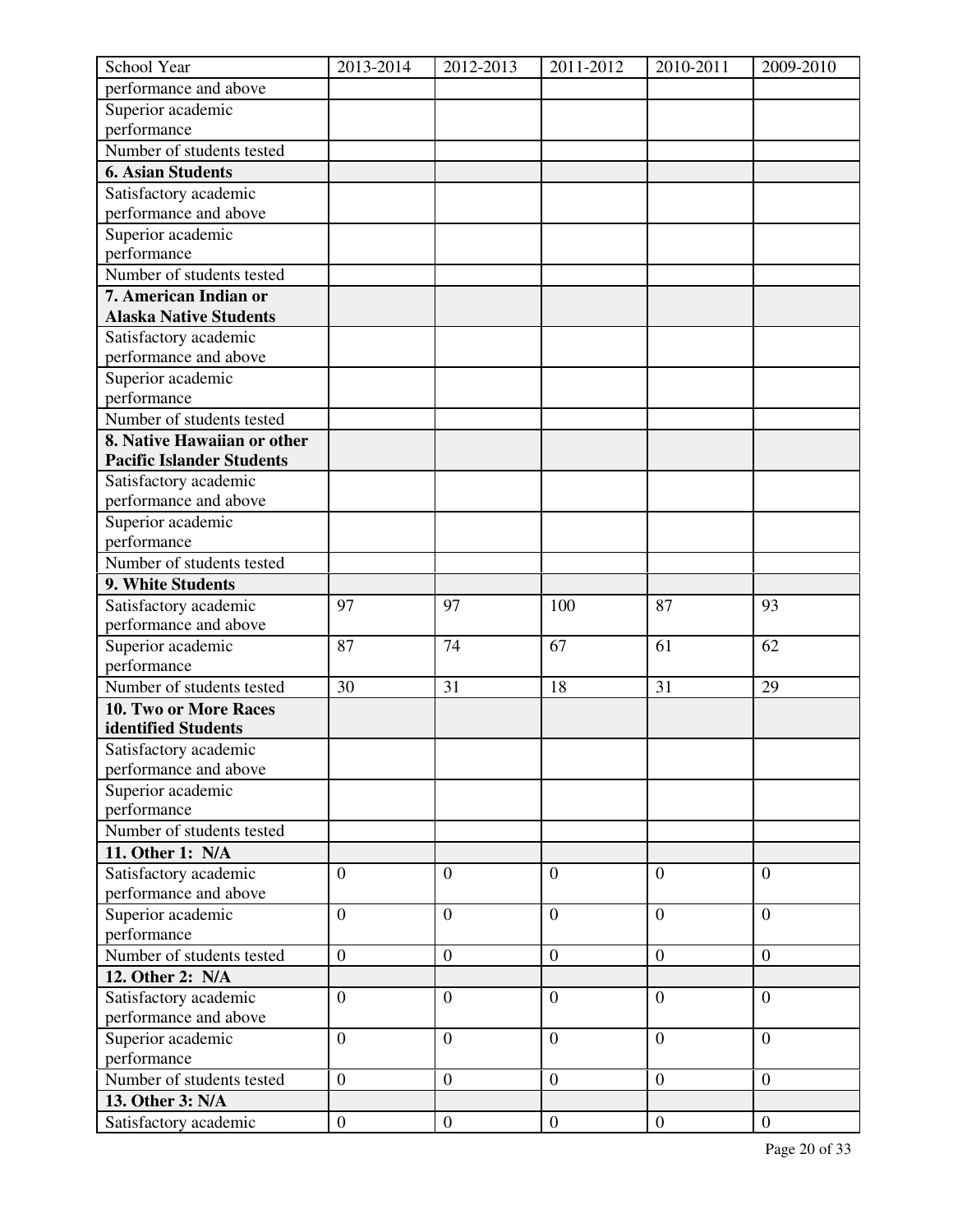| School Year               | 2013-2014 | 2012-2013 | 2011-2012 | 2010-2011 | 2009-2010 |
|---------------------------|-----------|-----------|-----------|-----------|-----------|
| performance and above     |           |           |           |           |           |
| Superior academic         |           |           |           |           |           |
| performance               |           |           |           |           |           |
| Number of students tested |           |           |           |           |           |

**NOTES:**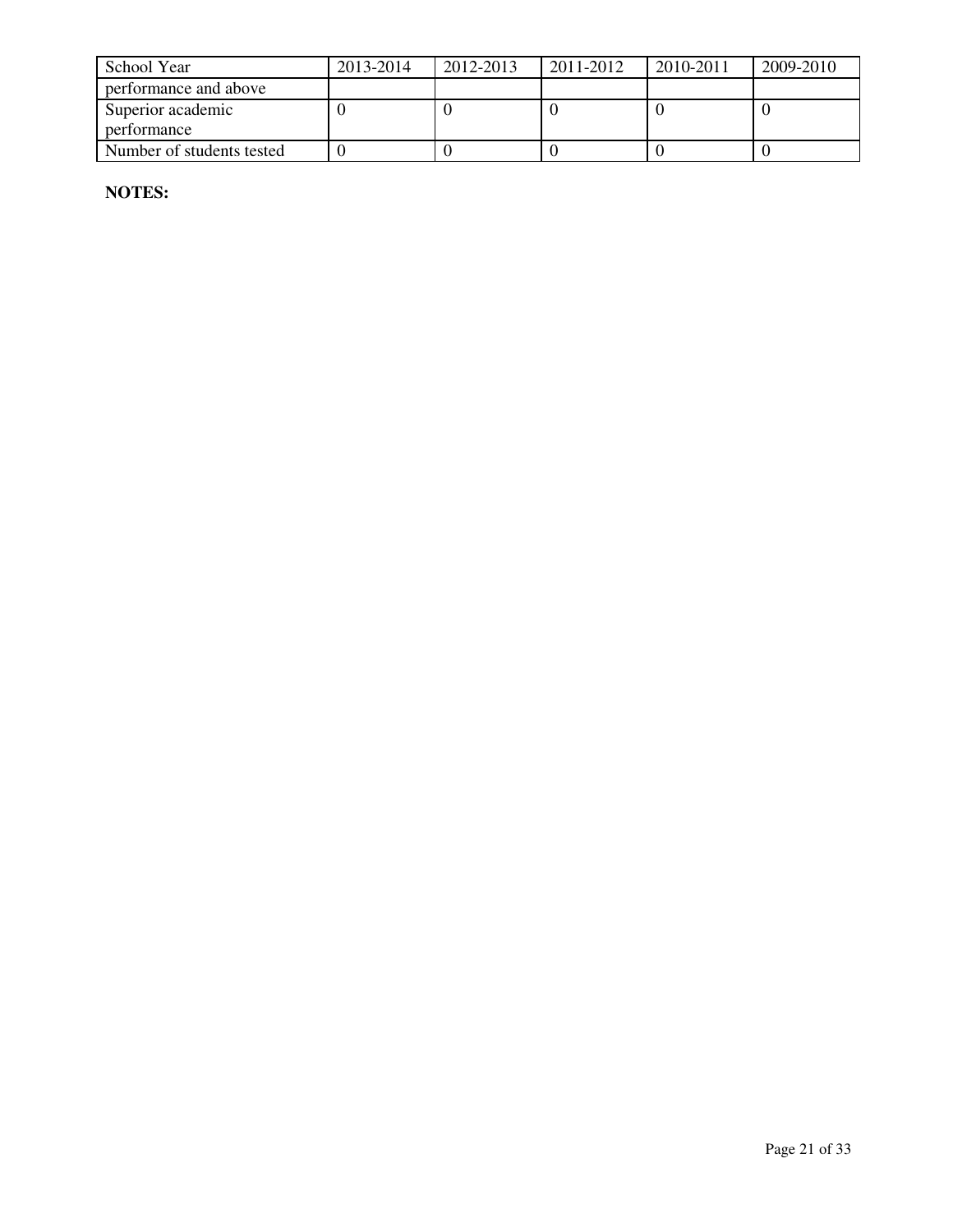| <b>Subject: Math</b>                | <b>Test: PSSA</b>                     |
|-------------------------------------|---------------------------------------|
| <b>All Students Tested/Grade: 5</b> | <b>Edition/Publication Year: 2010</b> |
| Publisher: DRC/PDE                  |                                       |

| School Year                            | 2013-2014        | 2012-2013        | 2011-2012      | 2010-2011 | 2009-2010      |
|----------------------------------------|------------------|------------------|----------------|-----------|----------------|
| Testing month                          | Mar              | Mar              | Mar            | Mar       | Mar            |
| <b>SCHOOL SCORES*</b>                  |                  |                  |                |           |                |
| Satisfactory academic                  | $\boldsymbol{0}$ | $\boldsymbol{0}$ | 88             | 83        | 91             |
| performance and above                  |                  |                  |                |           |                |
| Superior academic                      | $\overline{0}$   | $\overline{0}$   | 40             | 61        | 61             |
| performance                            |                  |                  |                |           |                |
| Number of students tested              |                  |                  | 43             | 36        | 43             |
| Percent of total students tested       | $\overline{0}$   | $\boldsymbol{0}$ | 100            | 100       | 100            |
| Number of students tested with         |                  |                  |                |           |                |
| alternative assessment                 |                  |                  |                |           |                |
| % of students tested with              | $\overline{0}$   | $\overline{0}$   | $\overline{0}$ | $\theta$  | $\overline{0}$ |
| alternative assessment                 |                  |                  |                |           |                |
| <b>SUBGROUP SCORES</b>                 |                  |                  |                |           |                |
| 1. Free and Reduced-Price              |                  |                  |                |           |                |
| Meals/Socio-Economic/                  |                  |                  |                |           |                |
| <b>Disadvantaged Students</b>          |                  |                  |                |           |                |
| Satisfactory academic                  |                  |                  |                |           |                |
| performance and above                  |                  |                  |                |           |                |
| Superior academic                      |                  |                  |                |           |                |
| performance                            |                  |                  |                |           |                |
| Number of students tested              |                  |                  |                |           |                |
| 2. Students receiving Special          |                  |                  |                |           |                |
| <b>Education</b>                       |                  |                  |                |           |                |
| Satisfactory academic                  |                  |                  |                |           |                |
| performance and above                  |                  |                  |                |           |                |
| Superior academic                      |                  |                  |                |           |                |
| performance                            |                  |                  |                |           |                |
| Number of students tested              |                  |                  |                |           |                |
| 3. English Language Learner            |                  |                  |                |           |                |
| <b>Students</b>                        |                  |                  |                |           |                |
| Satisfactory academic                  |                  |                  |                |           |                |
| performance and above                  |                  |                  |                |           |                |
| Superior academic                      |                  |                  |                |           |                |
| performance                            |                  |                  |                |           |                |
| Number of students tested              |                  |                  |                |           |                |
| 4. Hispanic or Latino                  |                  |                  |                |           |                |
| <b>Students</b>                        |                  |                  |                |           |                |
| Satisfactory academic                  |                  |                  |                |           |                |
| performance and above                  |                  |                  |                |           |                |
| Superior academic<br>performance       |                  |                  |                |           |                |
| Number of students tested              |                  |                  |                |           |                |
|                                        |                  |                  |                |           |                |
| 5. African-American<br><b>Students</b> |                  |                  |                |           |                |
| Satisfactory academic                  |                  |                  |                |           |                |
|                                        |                  |                  |                |           |                |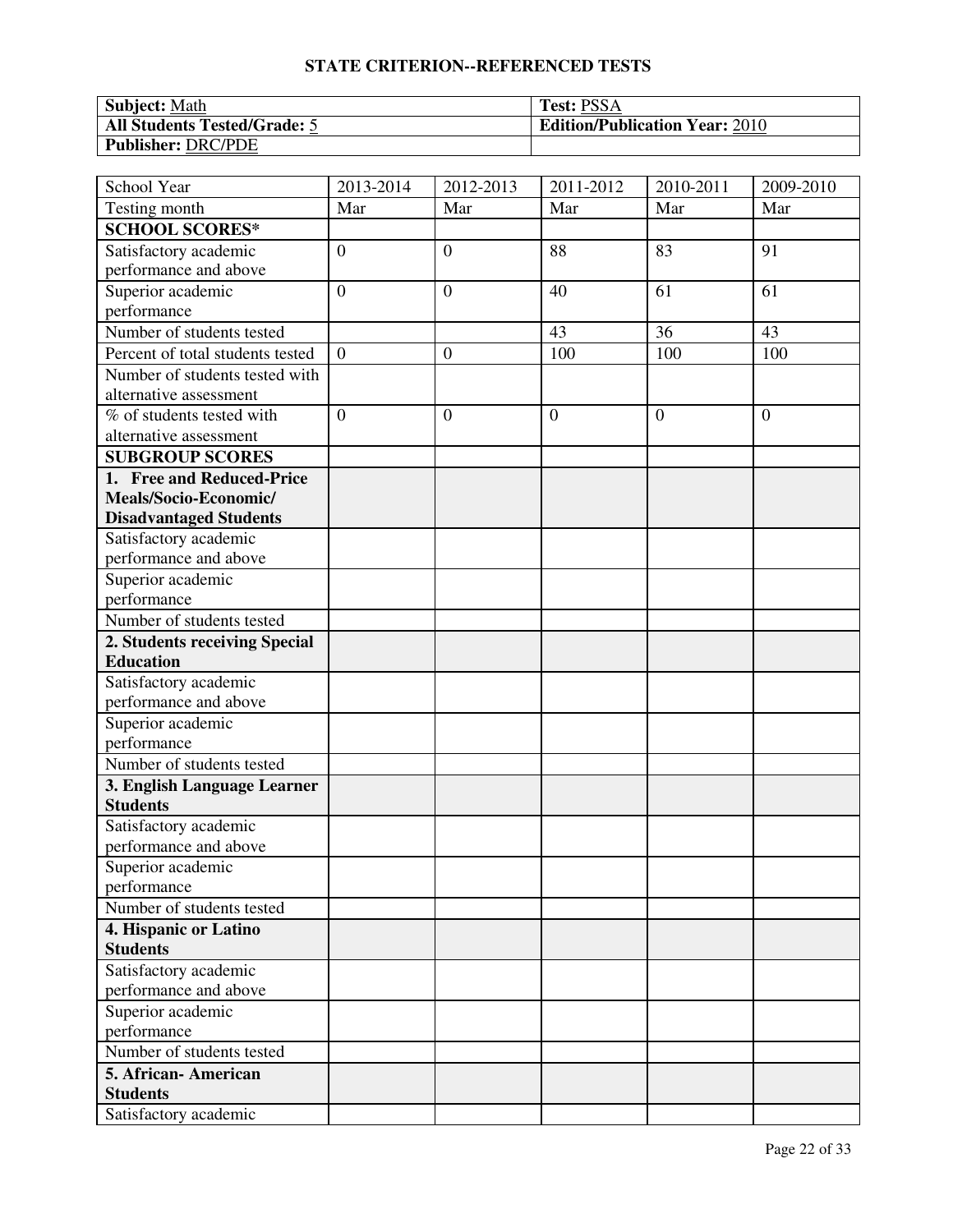| School Year                      | 2013-2014        | 2012-2013        | 2011-2012        | 2010-2011      | 2009-2010        |
|----------------------------------|------------------|------------------|------------------|----------------|------------------|
| performance and above            |                  |                  |                  |                |                  |
| Superior academic                |                  |                  |                  |                |                  |
| performance                      |                  |                  |                  |                |                  |
| Number of students tested        |                  |                  |                  |                |                  |
| <b>6. Asian Students</b>         |                  |                  |                  |                |                  |
| Satisfactory academic            |                  |                  |                  |                |                  |
| performance and above            |                  |                  |                  |                |                  |
| Superior academic                |                  |                  |                  |                |                  |
| performance                      |                  |                  |                  |                |                  |
| Number of students tested        |                  |                  |                  |                |                  |
| 7. American Indian or            |                  |                  |                  |                |                  |
| <b>Alaska Native Students</b>    |                  |                  |                  |                |                  |
| Satisfactory academic            |                  |                  |                  |                |                  |
| performance and above            |                  |                  |                  |                |                  |
| Superior academic                |                  |                  |                  |                |                  |
| performance                      |                  |                  |                  |                |                  |
| Number of students tested        |                  |                  |                  |                |                  |
| 8. Native Hawaiian or other      |                  |                  |                  |                |                  |
| <b>Pacific Islander Students</b> |                  |                  |                  |                |                  |
| Satisfactory academic            |                  |                  |                  |                |                  |
| performance and above            |                  |                  |                  |                |                  |
| Superior academic                |                  |                  |                  |                |                  |
| performance                      |                  |                  |                  |                |                  |
| Number of students tested        |                  |                  |                  |                |                  |
| 9. White Students                |                  |                  |                  |                |                  |
| Satisfactory academic            | $\overline{0}$   | $\overline{0}$   | 85               | 82             | 91               |
| performance and above            |                  |                  |                  |                |                  |
| Superior academic                | $\mathbf{0}$     | $\mathbf{0}$     | 35               | 64             | 61               |
| performance                      |                  |                  |                  |                |                  |
| Number of students tested        | $\boldsymbol{0}$ | $\boldsymbol{0}$ | 34               | 28             | 33               |
| 10. Two or More Races            |                  |                  |                  |                |                  |
| identified Students              |                  |                  |                  |                |                  |
| Satisfactory academic            |                  |                  |                  |                |                  |
| performance and above            |                  |                  |                  |                |                  |
| Superior academic                |                  |                  |                  |                |                  |
| performance                      |                  |                  |                  |                |                  |
| Number of students tested        |                  |                  |                  |                |                  |
| 11. Other 1: N/A                 |                  |                  |                  |                |                  |
| Satisfactory academic            | $\overline{0}$   | $\overline{0}$   | $\overline{0}$   | $\overline{0}$ | $\overline{0}$   |
| performance and above            |                  |                  |                  |                |                  |
| Superior academic                | $\overline{0}$   | $\overline{0}$   | $\overline{0}$   | $\overline{0}$ | $\overline{0}$   |
| performance                      |                  |                  |                  |                |                  |
| Number of students tested        | $\overline{0}$   | $\mathbf{0}$     | $\boldsymbol{0}$ | $\overline{0}$ | $\boldsymbol{0}$ |
| 12. Other 2: N/A                 |                  |                  |                  |                |                  |
| Satisfactory academic            | $\overline{0}$   | $\overline{0}$   | $\overline{0}$   | $\theta$       | $\overline{0}$   |
| performance and above            |                  |                  |                  |                |                  |
| Superior academic                | $\boldsymbol{0}$ | $\mathbf{0}$     | $\boldsymbol{0}$ | $\overline{0}$ | $\overline{0}$   |
| performance                      |                  |                  |                  |                |                  |
| Number of students tested        | $\overline{0}$   | $\overline{0}$   | $\overline{0}$   | $\overline{0}$ | $\overline{0}$   |
| 13. Other 3: N/A                 |                  |                  |                  |                |                  |
| Satisfactory academic            | $\overline{0}$   | $\boldsymbol{0}$ | $\mathbf{0}$     | $\mathbf{0}$   | $\mathbf{0}$     |
|                                  |                  |                  |                  |                |                  |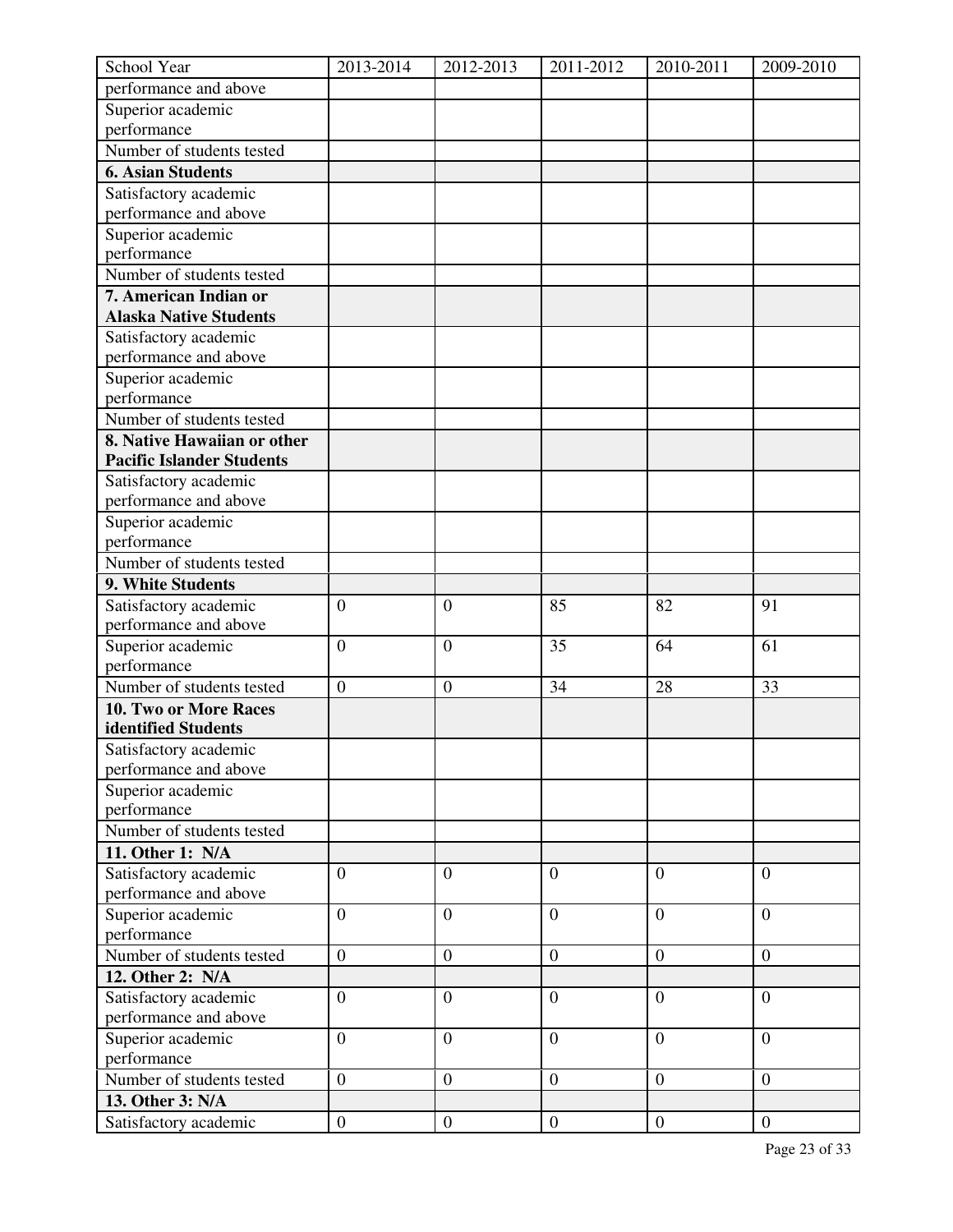| School Year               | 2013-2014 | 2012-2013 | 2011-2012 | 2010-2011 | 2009-2010 |
|---------------------------|-----------|-----------|-----------|-----------|-----------|
| performance and above     |           |           |           |           |           |
| Superior academic         |           |           |           |           |           |
| nerformance               |           |           |           |           |           |
| Number of students tested |           |           |           |           |           |

**NOTES:** FOR THE 12/13 AND 13/14 SCHOOL YEARS, 5TH GRADE WAS MOVED TO OUR MIDDLE SCHOOL.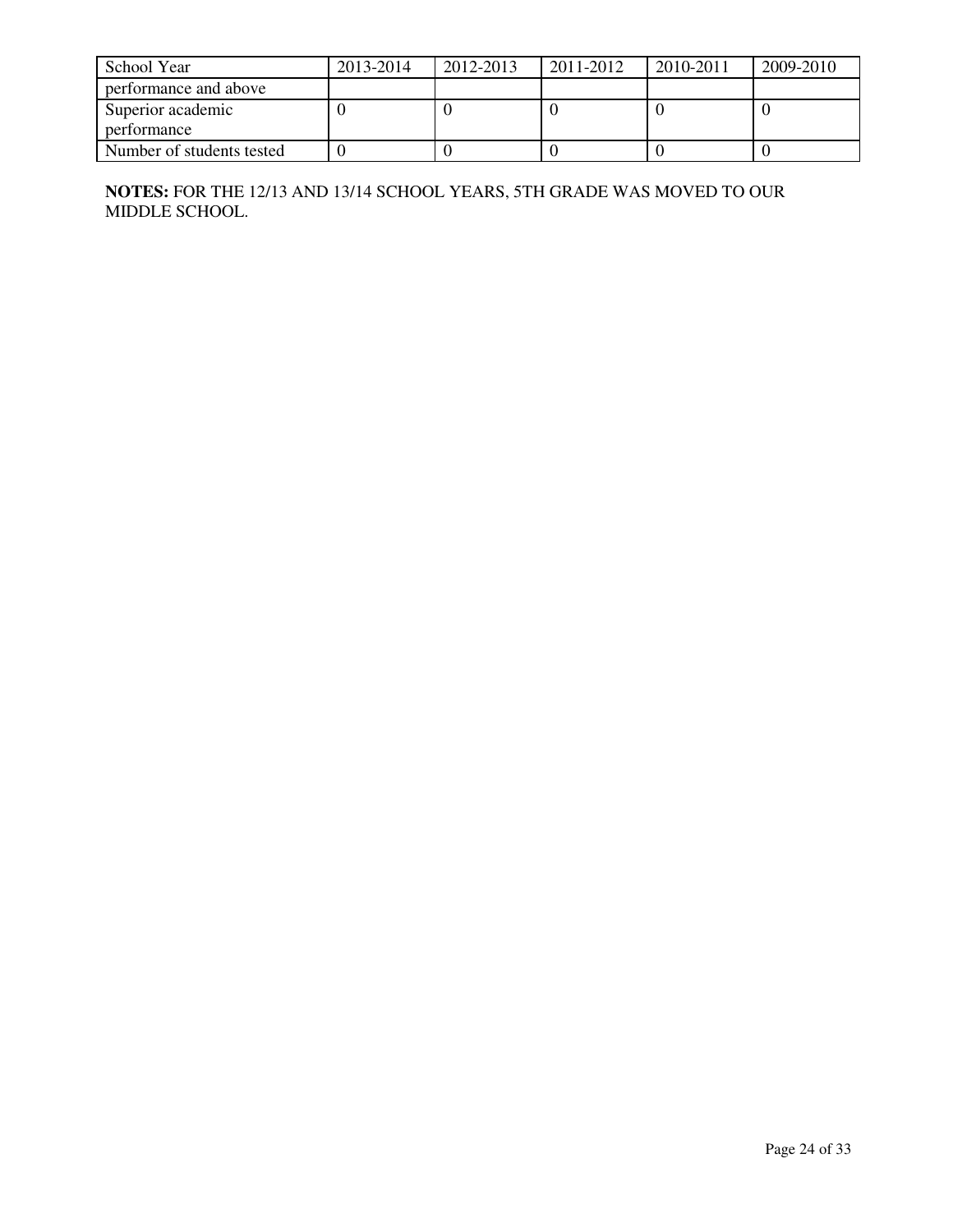| <b>Subject:</b> Reading/ELA         | <b>Test: PSSA</b>                     |
|-------------------------------------|---------------------------------------|
| <b>All Students Tested/Grade: 3</b> | <b>Edition/Publication Year: 2010</b> |
| <b>Publisher: DRC/PDE</b>           |                                       |

| School Year                      | 2013-2014      | 2012-2013      | 2011-2012      | 2010-2011      | 2009-2010      |
|----------------------------------|----------------|----------------|----------------|----------------|----------------|
| Testing month                    | Mar            | Mar            | Mar            | Mar            | Mar            |
| <b>SCHOOL SCORES*</b>            |                |                |                |                |                |
| Satisfactory academic            | 89             | 97             | 97             | 71             | 88             |
| performance and above            |                |                |                |                |                |
| Superior academic                | 37             | 46             | 38             | 29             | 20             |
| performance                      |                |                |                |                |                |
| Number of students tested        | 35             | 35             | 34             | 24             | 40             |
| Percent of total students tested | 100            | 100            | 100            | 100            | 100            |
| Number of students tested with   |                |                |                |                |                |
| alternative assessment           |                |                |                |                |                |
| % of students tested with        | $\overline{0}$ | $\overline{0}$ | $\overline{0}$ | $\overline{0}$ | $\overline{0}$ |
| alternative assessment           |                |                |                |                |                |
| <b>SUBGROUP SCORES</b>           |                |                |                |                |                |
| 1. Free and Reduced-Price        |                |                |                |                |                |
| Meals/Socio-Economic/            |                |                |                |                |                |
| <b>Disadvantaged Students</b>    |                |                |                |                |                |
| Satisfactory academic            |                |                |                |                |                |
| performance and above            |                |                |                |                |                |
| Superior academic                |                |                |                |                |                |
| performance                      |                |                |                |                |                |
| Number of students tested        |                |                |                |                |                |
| 2. Students receiving Special    |                |                |                |                |                |
| <b>Education</b>                 |                |                |                |                |                |
| Satisfactory academic            |                |                |                |                |                |
| performance and above            |                |                |                |                |                |
| Superior academic                |                |                |                |                |                |
| performance                      |                |                |                |                |                |
| Number of students tested        |                |                |                |                |                |
| 3. English Language Learner      |                |                |                |                |                |
| <b>Students</b>                  |                |                |                |                |                |
| Satisfactory academic            |                |                |                |                |                |
| performance and above            |                |                |                |                |                |
| Superior academic                |                |                |                |                |                |
| performance                      |                |                |                |                |                |
| Number of students tested        |                |                |                |                |                |
| 4. Hispanic or Latino            |                |                |                |                |                |
| <b>Students</b>                  |                |                |                |                |                |
| Satisfactory academic            |                |                |                |                |                |
| performance and above            |                |                |                |                |                |
| Superior academic                |                |                |                |                |                |
| performance                      |                |                |                |                |                |
| Number of students tested        |                |                |                |                |                |
| 5. African-American              |                |                |                |                |                |
| <b>Students</b>                  |                |                |                |                |                |
| Satisfactory academic            |                |                |                |                |                |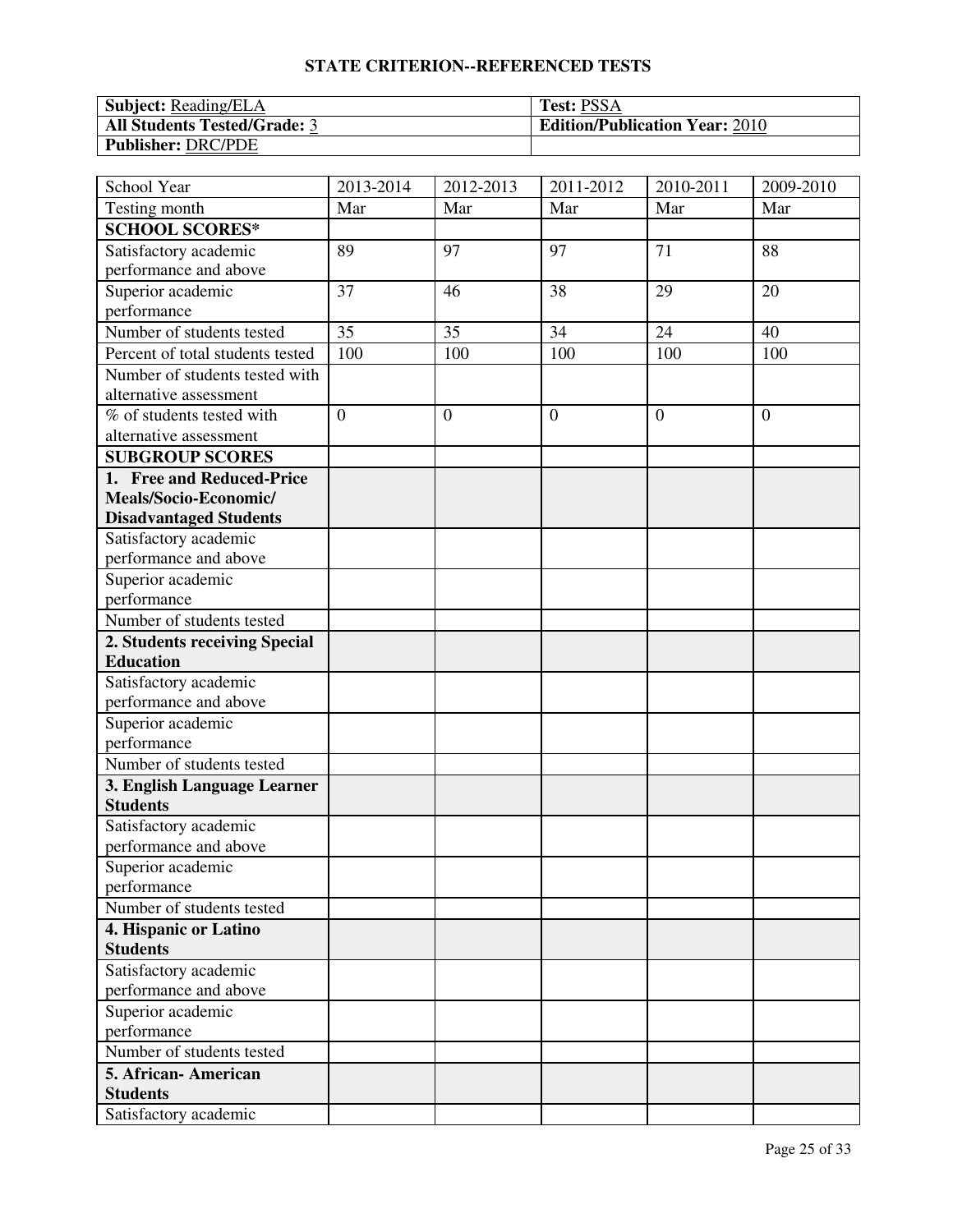| School Year                      | 2013-2014        | 2012-2013        | 2011-2012        | 2010-2011      | 2009-2010        |
|----------------------------------|------------------|------------------|------------------|----------------|------------------|
| performance and above            |                  |                  |                  |                |                  |
| Superior academic                |                  |                  |                  |                |                  |
| performance                      |                  |                  |                  |                |                  |
| Number of students tested        |                  |                  |                  |                |                  |
| <b>6. Asian Students</b>         |                  |                  |                  |                |                  |
| Satisfactory academic            |                  |                  |                  |                |                  |
| performance and above            |                  |                  |                  |                |                  |
| Superior academic                |                  |                  |                  |                |                  |
| performance                      |                  |                  |                  |                |                  |
| Number of students tested        |                  |                  |                  |                |                  |
| 7. American Indian or            |                  |                  |                  |                |                  |
| <b>Alaska Native Students</b>    |                  |                  |                  |                |                  |
| Satisfactory academic            |                  |                  |                  |                |                  |
| performance and above            |                  |                  |                  |                |                  |
| Superior academic                |                  |                  |                  |                |                  |
| performance                      |                  |                  |                  |                |                  |
| Number of students tested        |                  |                  |                  |                |                  |
| 8. Native Hawaiian or other      |                  |                  |                  |                |                  |
| <b>Pacific Islander Students</b> |                  |                  |                  |                |                  |
| Satisfactory academic            |                  |                  |                  |                |                  |
| performance and above            |                  |                  |                  |                |                  |
| Superior academic                |                  |                  |                  |                |                  |
| performance                      |                  |                  |                  |                |                  |
| Number of students tested        |                  |                  |                  |                |                  |
| 9. White Students                |                  |                  |                  |                |                  |
| Satisfactory academic            | 86               | 96               | 100              | 67             | 83               |
| performance and above            |                  |                  |                  |                |                  |
| Superior academic                | 39               | 44               | 46               | 17             | 10               |
| performance                      |                  |                  |                  |                |                  |
| Number of students tested        | 28               | 23               | 26               | 18             | 29               |
| 10. Two or More Races            |                  |                  |                  |                |                  |
| identified Students              |                  |                  |                  |                |                  |
| Satisfactory academic            |                  |                  |                  |                |                  |
| performance and above            |                  |                  |                  |                |                  |
| Superior academic                |                  |                  |                  |                |                  |
| performance                      |                  |                  |                  |                |                  |
| Number of students tested        |                  |                  |                  |                |                  |
| 11. Other 1: N/A                 |                  |                  |                  |                |                  |
| Satisfactory academic            | $\overline{0}$   | $\overline{0}$   | $\overline{0}$   | $\overline{0}$ |                  |
| performance and above            |                  |                  |                  |                |                  |
| Superior academic                | $\overline{0}$   | $\overline{0}$   | $\overline{0}$   | $\theta$       | $\overline{0}$   |
| performance                      |                  |                  |                  |                |                  |
| Number of students tested        | $\overline{0}$   | $\mathbf{0}$     | $\boldsymbol{0}$ | $\overline{0}$ | $\boldsymbol{0}$ |
| 12. Other 2: N/A                 |                  |                  |                  |                |                  |
| Satisfactory academic            | $\overline{0}$   | $\overline{0}$   | $\overline{0}$   | $\theta$       | $\overline{0}$   |
| performance and above            |                  |                  |                  |                |                  |
| Superior academic                | $\boldsymbol{0}$ | $\mathbf{0}$     | $\boldsymbol{0}$ | $\overline{0}$ | $\overline{0}$   |
| performance                      |                  |                  |                  |                |                  |
| Number of students tested        | $\overline{0}$   | $\overline{0}$   | $\overline{0}$   | $\overline{0}$ | $\overline{0}$   |
| 13. Other 3: N/A                 |                  |                  |                  |                |                  |
| Satisfactory academic            | $\overline{0}$   | $\boldsymbol{0}$ | $\mathbf{0}$     | $\mathbf{0}$   | $\mathbf{0}$     |
|                                  |                  |                  |                  |                |                  |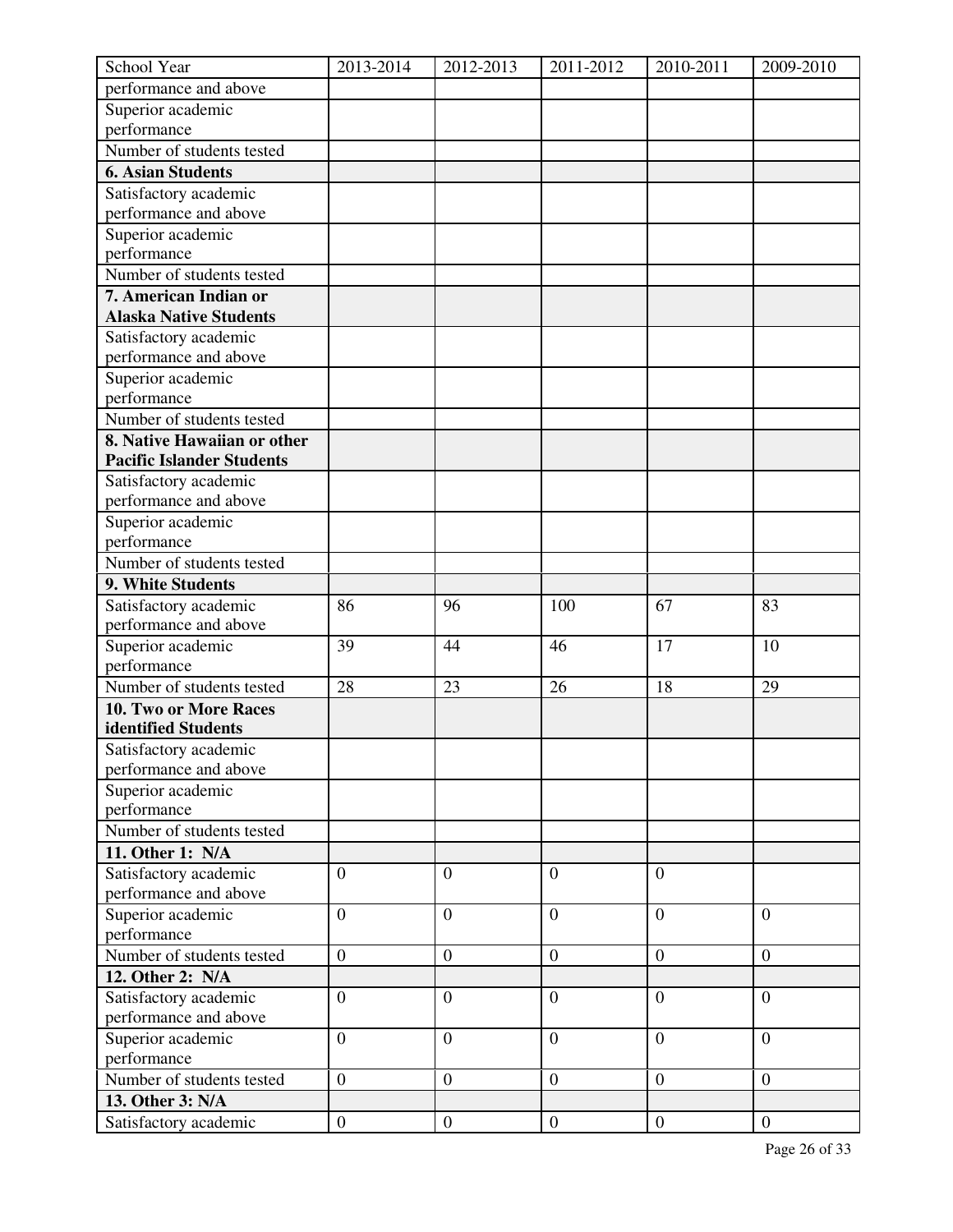| School Year               | 2013-2014 | 2012-2013 | 2011-2012 | 2010-2011 | 2009-2010 |
|---------------------------|-----------|-----------|-----------|-----------|-----------|
| performance and above     |           |           |           |           |           |
| Superior academic         |           |           |           |           |           |
| performance               |           |           |           |           |           |
| Number of students tested |           |           |           |           |           |

**NOTES:**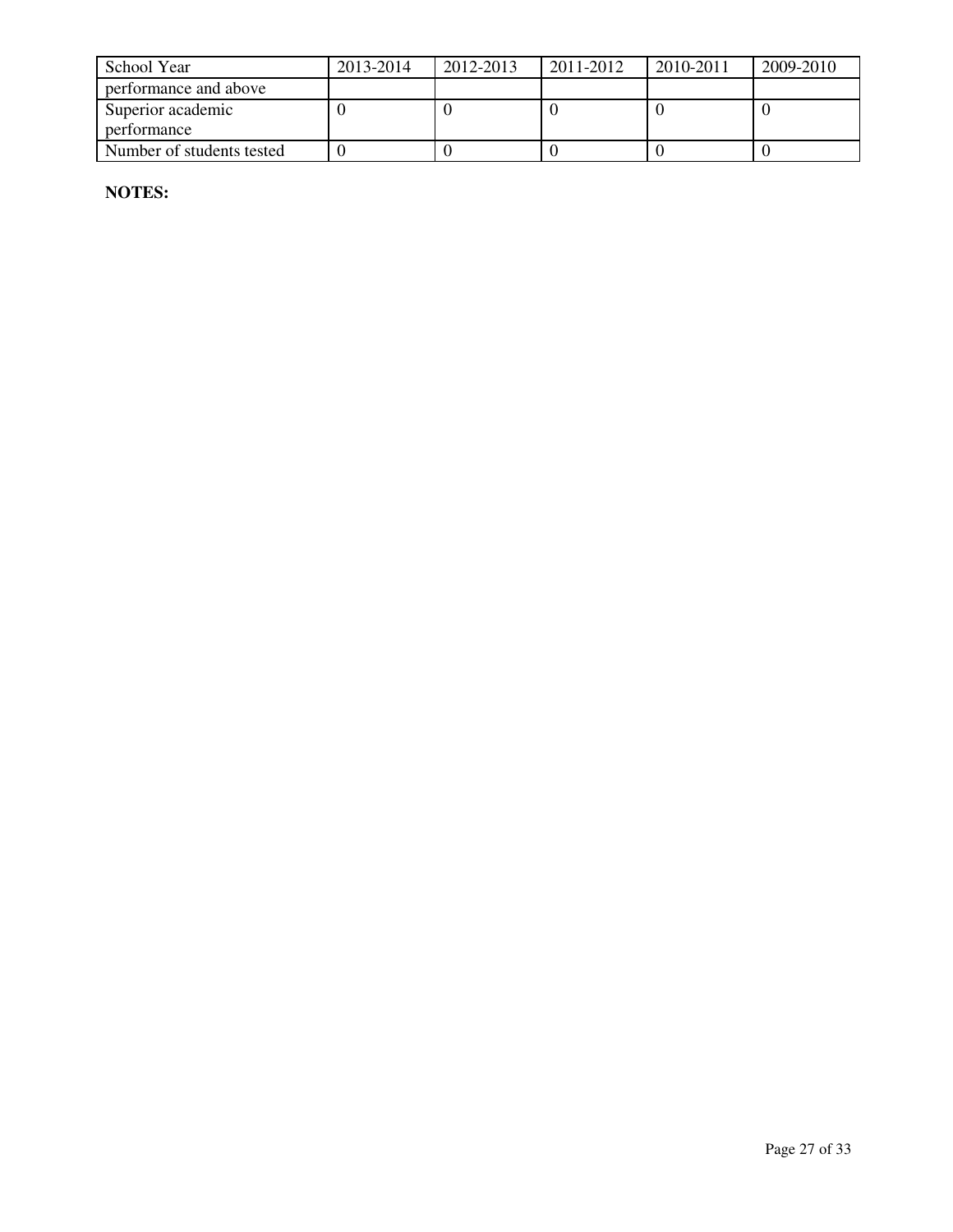| <b>Subject:</b> Reading/ELA         | <b>Test: PSSA</b>                     |
|-------------------------------------|---------------------------------------|
| <b>All Students Tested/Grade: 4</b> | <b>Edition/Publication Year: 2010</b> |
| <b>Publisher: DRC/PDE</b>           |                                       |

| School Year                            | 2013-2014      | 2012-2013      | 2011-2012      | 2010-2011 | 2009-2010      |
|----------------------------------------|----------------|----------------|----------------|-----------|----------------|
| Testing month                          | Mar            | Mar            | Mar            | Mar       | Mar            |
| <b>SCHOOL SCORES*</b>                  |                |                |                |           |                |
| Satisfactory academic                  | 95             | 87             | 89             | 88        | 78             |
| performance and above                  |                |                |                |           |                |
| Superior academic                      | 65             | 51             | 48             | 24        | 47             |
| performance                            |                |                |                |           |                |
| Number of students tested              | 43             | 39             | 27             | 41        | 36             |
| Percent of total students tested       | 100            | 100            | 100            | 100       | 100            |
| Number of students tested with         |                |                |                |           |                |
| alternative assessment                 |                |                |                |           |                |
| % of students tested with              | $\overline{0}$ | $\overline{0}$ | $\overline{0}$ | $\theta$  | $\overline{0}$ |
| alternative assessment                 |                |                |                |           |                |
| <b>SUBGROUP SCORES</b>                 |                |                |                |           |                |
| 1. Free and Reduced-Price              |                |                |                |           |                |
| Meals/Socio-Economic/                  |                |                |                |           |                |
| <b>Disadvantaged Students</b>          |                |                |                |           |                |
| Satisfactory academic                  |                |                |                |           |                |
| performance and above                  |                |                |                |           |                |
| Superior academic                      |                |                |                |           |                |
| performance                            |                |                |                |           |                |
| Number of students tested              |                |                |                |           |                |
| 2. Students receiving Special          |                |                |                |           |                |
| <b>Education</b>                       |                |                |                |           |                |
| Satisfactory academic                  |                |                |                |           |                |
| performance and above                  |                |                |                |           |                |
| Superior academic                      |                |                |                |           |                |
| performance                            |                |                |                |           |                |
| Number of students tested              |                |                |                |           |                |
| 3. English Language Learner            |                |                |                |           |                |
| <b>Students</b>                        |                |                |                |           |                |
| Satisfactory academic                  |                |                |                |           |                |
| performance and above                  |                |                |                |           |                |
| Superior academic                      |                |                |                |           |                |
| performance                            |                |                |                |           |                |
| Number of students tested              |                |                |                |           |                |
| 4. Hispanic or Latino                  |                |                |                |           |                |
| <b>Students</b>                        |                |                |                |           |                |
| Satisfactory academic                  |                |                |                |           |                |
| performance and above                  |                |                |                |           |                |
| Superior academic<br>performance       |                |                |                |           |                |
| Number of students tested              |                |                |                |           |                |
|                                        |                |                |                |           |                |
| 5. African-American<br><b>Students</b> |                |                |                |           |                |
| Satisfactory academic                  |                |                |                |           |                |
|                                        |                |                |                |           |                |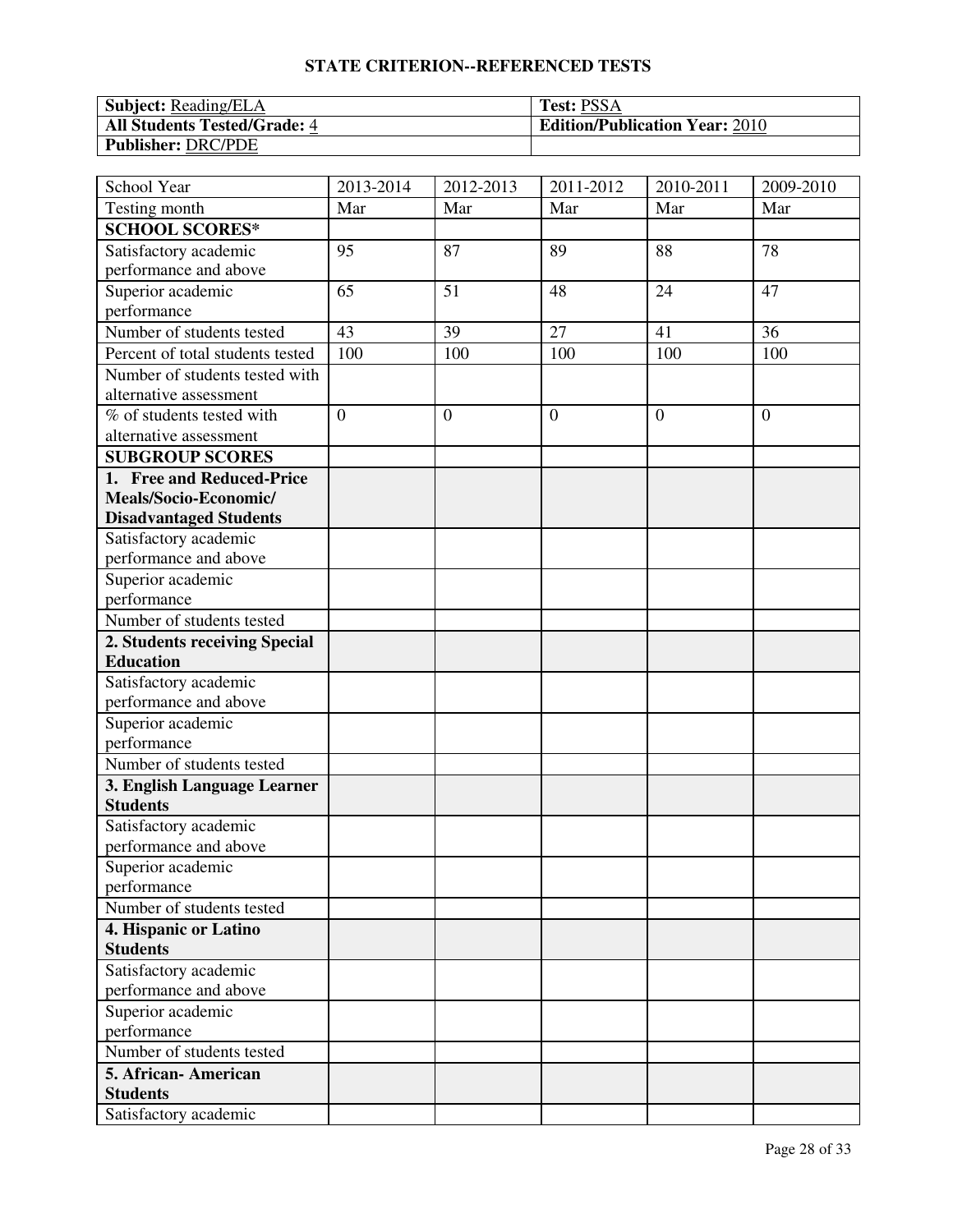| School Year                      | 2013-2014        | 2012-2013        | 2011-2012        | 2010-2011      | 2009-2010        |
|----------------------------------|------------------|------------------|------------------|----------------|------------------|
| performance and above            |                  |                  |                  |                |                  |
| Superior academic                |                  |                  |                  |                |                  |
| performance                      |                  |                  |                  |                |                  |
| Number of students tested        |                  |                  |                  |                |                  |
| <b>6. Asian Students</b>         |                  |                  |                  |                |                  |
| Satisfactory academic            |                  |                  |                  |                |                  |
| performance and above            |                  |                  |                  |                |                  |
| Superior academic                |                  |                  |                  |                |                  |
| performance                      |                  |                  |                  |                |                  |
| Number of students tested        |                  |                  |                  |                |                  |
| 7. American Indian or            |                  |                  |                  |                |                  |
| <b>Alaska Native Students</b>    |                  |                  |                  |                |                  |
| Satisfactory academic            |                  |                  |                  |                |                  |
| performance and above            |                  |                  |                  |                |                  |
| Superior academic                |                  |                  |                  |                |                  |
| performance                      |                  |                  |                  |                |                  |
| Number of students tested        |                  |                  |                  |                |                  |
| 8. Native Hawaiian or other      |                  |                  |                  |                |                  |
| <b>Pacific Islander Students</b> |                  |                  |                  |                |                  |
| Satisfactory academic            |                  |                  |                  |                |                  |
| performance and above            |                  |                  |                  |                |                  |
| Superior academic                |                  |                  |                  |                |                  |
| performance                      |                  |                  |                  |                |                  |
| Number of students tested        |                  |                  |                  |                |                  |
| 9. White Students                |                  |                  |                  |                |                  |
| Satisfactory academic            | 93               | 84               | 94               | 84             | 79               |
| performance and above            |                  |                  |                  |                |                  |
| Superior academic                | 63               | 48               | 44               | 16             | 52               |
| performance                      |                  |                  |                  |                |                  |
| Number of students tested        | 30               | 31               | 18               | 31             | 29               |
| 10. Two or More Races            |                  |                  |                  |                |                  |
| identified Students              |                  |                  |                  |                |                  |
| Satisfactory academic            |                  |                  |                  |                |                  |
| performance and above            |                  |                  |                  |                |                  |
| Superior academic                |                  |                  |                  |                |                  |
| performance                      |                  |                  |                  |                |                  |
| Number of students tested        |                  |                  |                  |                |                  |
| 11. Other 1: N/A                 |                  |                  |                  |                |                  |
| Satisfactory academic            | $\overline{0}$   | $\theta$         | $\overline{0}$   | $\overline{0}$ | $\overline{0}$   |
| performance and above            |                  |                  |                  |                |                  |
| Superior academic                | $\overline{0}$   | $\mathbf{0}$     | $\overline{0}$   | $\overline{0}$ | $\overline{0}$   |
| performance                      |                  |                  |                  |                |                  |
| Number of students tested        | $\overline{0}$   | $\overline{0}$   | $\boldsymbol{0}$ | $\mathbf{0}$   | $\theta$         |
| 12. Other 2: N/A                 |                  |                  |                  |                |                  |
| Satisfactory academic            | $\overline{0}$   | $\overline{0}$   | $\overline{0}$   | $\mathbf{0}$   | $\overline{0}$   |
| performance and above            |                  |                  |                  |                |                  |
| Superior academic                | $\boldsymbol{0}$ | $\overline{0}$   | $\boldsymbol{0}$ | $\mathbf{0}$   | $\boldsymbol{0}$ |
| performance                      |                  |                  |                  |                |                  |
| Number of students tested        | $\overline{0}$   | $\overline{0}$   | $\overline{0}$   | $\overline{0}$ | $\overline{0}$   |
| 13. Other 3: N/A                 |                  |                  |                  |                |                  |
| Satisfactory academic            | $\mathbf{0}$     | $\boldsymbol{0}$ | $\overline{0}$   | $\overline{0}$ | $\overline{0}$   |
|                                  |                  |                  |                  |                |                  |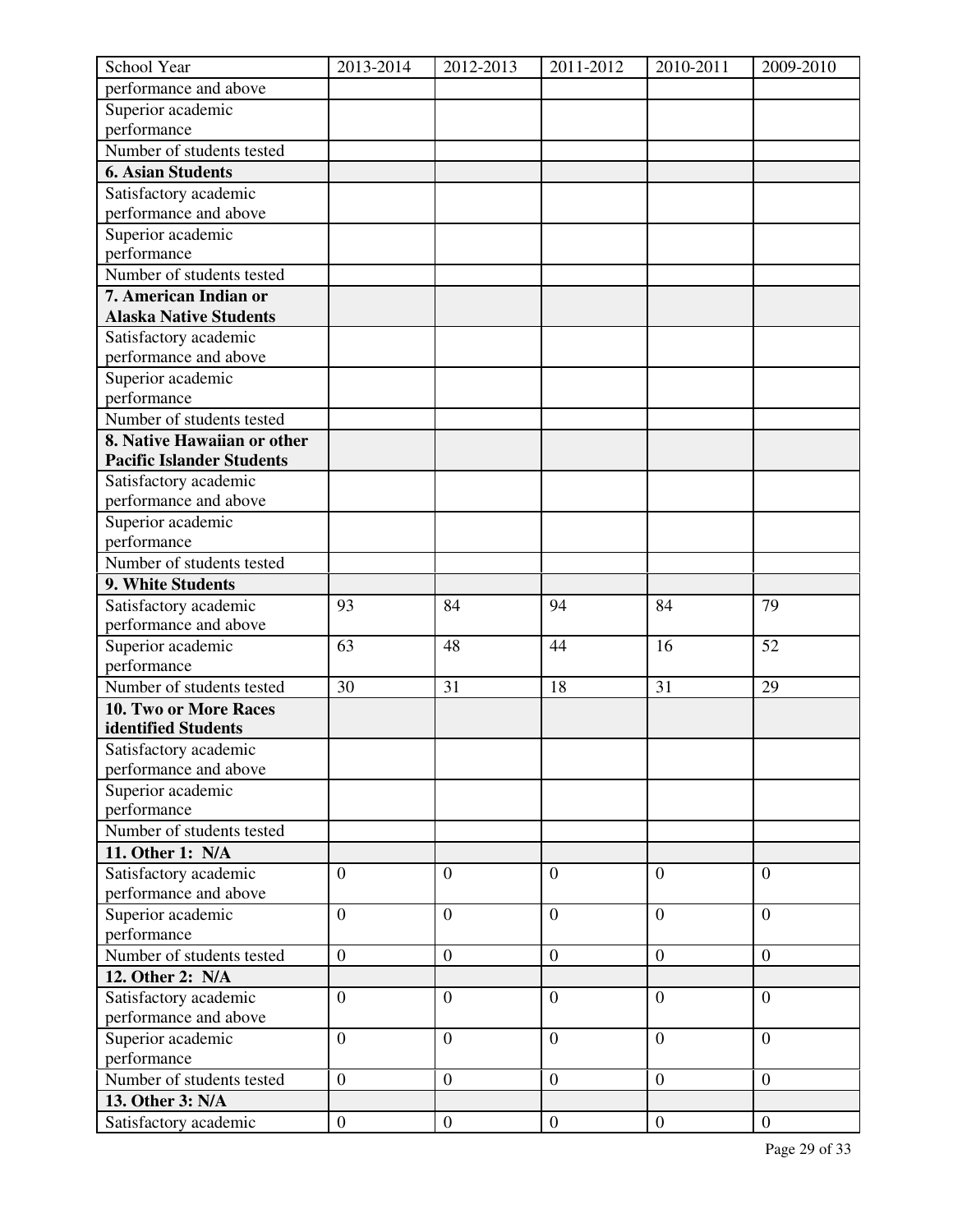| School Year               | 2013-2014 | 2012-2013 | 2011-2012 | 2010-2011 | 2009-2010 |
|---------------------------|-----------|-----------|-----------|-----------|-----------|
| performance and above     |           |           |           |           |           |
| Superior academic         |           |           |           |           |           |
| performance               |           |           |           |           |           |
| Number of students tested |           |           |           |           |           |

**NOTES:**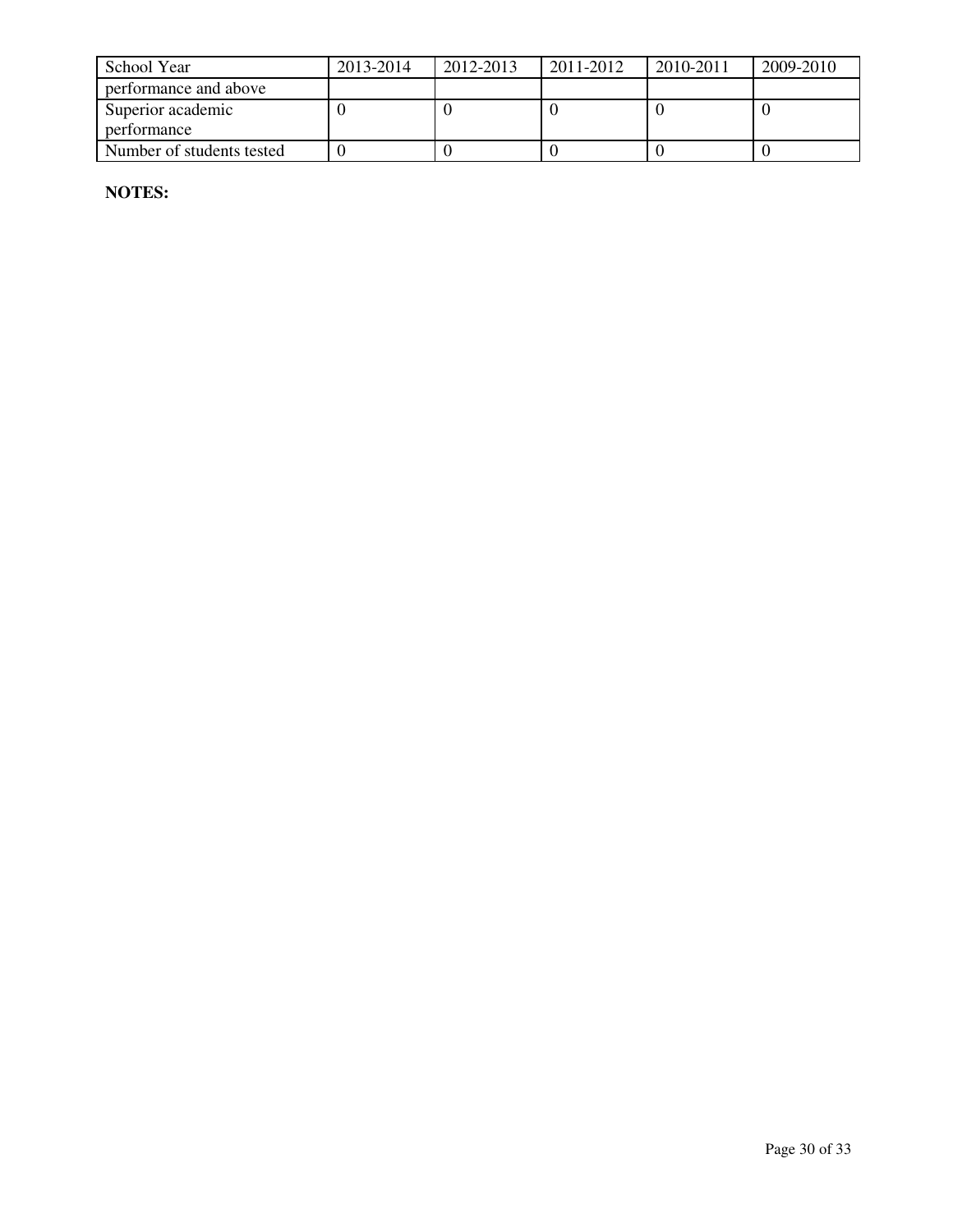| <b>Subject:</b> Reading/ELA         | <b>Test: PSSA</b>                     |
|-------------------------------------|---------------------------------------|
| <b>All Students Tested/Grade: 5</b> | <b>Edition/Publication Year: 2010</b> |
| <b>Publisher: DRC/PDE</b>           |                                       |

| School Year                      | 2013-2014        | 2012-2013        | 2011-2012      | 2010-2011      | 2009-2010      |
|----------------------------------|------------------|------------------|----------------|----------------|----------------|
| Testing month                    | Mar              | Mar              | Mar            | Mar            | Mar            |
| <b>SCHOOL SCORES*</b>            |                  |                  |                |                |                |
| Satisfactory academic            | $\boldsymbol{0}$ | $\boldsymbol{0}$ | 79             | 81             | 81             |
| performance and above            |                  |                  |                |                |                |
| Superior academic                | $\overline{0}$   | $\boldsymbol{0}$ | 30             | 22             | 33             |
| performance                      |                  |                  |                |                |                |
| Number of students tested        |                  |                  | 43             | 36             | 43             |
| Percent of total students tested | $\boldsymbol{0}$ | $\boldsymbol{0}$ | 100            | 100            | 100            |
| Number of students tested with   |                  |                  |                |                |                |
| alternative assessment           |                  |                  |                |                |                |
| % of students tested with        | $\overline{0}$   | $\overline{0}$   | $\overline{0}$ | $\overline{0}$ | $\overline{0}$ |
| alternative assessment           |                  |                  |                |                |                |
| <b>SUBGROUP SCORES</b>           |                  |                  |                |                |                |
| 1. Free and Reduced-Price        |                  |                  |                |                |                |
| Meals/Socio-Economic/            |                  |                  |                |                |                |
| <b>Disadvantaged Students</b>    |                  |                  |                |                |                |
| Satisfactory academic            |                  |                  |                |                |                |
| performance and above            |                  |                  |                |                |                |
| Superior academic                |                  |                  |                |                |                |
| performance                      |                  |                  |                |                |                |
| Number of students tested        |                  |                  |                |                |                |
| 2. Students receiving Special    |                  |                  |                |                |                |
| <b>Education</b>                 |                  |                  |                |                |                |
| Satisfactory academic            |                  |                  |                |                |                |
| performance and above            |                  |                  |                |                |                |
| Superior academic                |                  |                  |                |                |                |
| performance                      |                  |                  |                |                |                |
| Number of students tested        |                  |                  |                |                |                |
| 3. English Language Learner      |                  |                  |                |                |                |
| <b>Students</b>                  |                  |                  |                |                |                |
| Satisfactory academic            |                  |                  |                |                |                |
| performance and above            |                  |                  |                |                |                |
| Superior academic                |                  |                  |                |                |                |
| performance                      |                  |                  |                |                |                |
| Number of students tested        |                  |                  |                |                |                |
| 4. Hispanic or Latino            |                  |                  |                |                |                |
| <b>Students</b>                  |                  |                  |                |                |                |
| Satisfactory academic            |                  |                  |                |                |                |
| performance and above            |                  |                  |                |                |                |
| Superior academic                |                  |                  |                |                |                |
| performance                      |                  |                  |                |                |                |
| Number of students tested        |                  |                  |                |                |                |
| 5. African-American              |                  |                  |                |                |                |
| <b>Students</b>                  |                  |                  |                |                |                |
| Satisfactory academic            |                  |                  |                |                |                |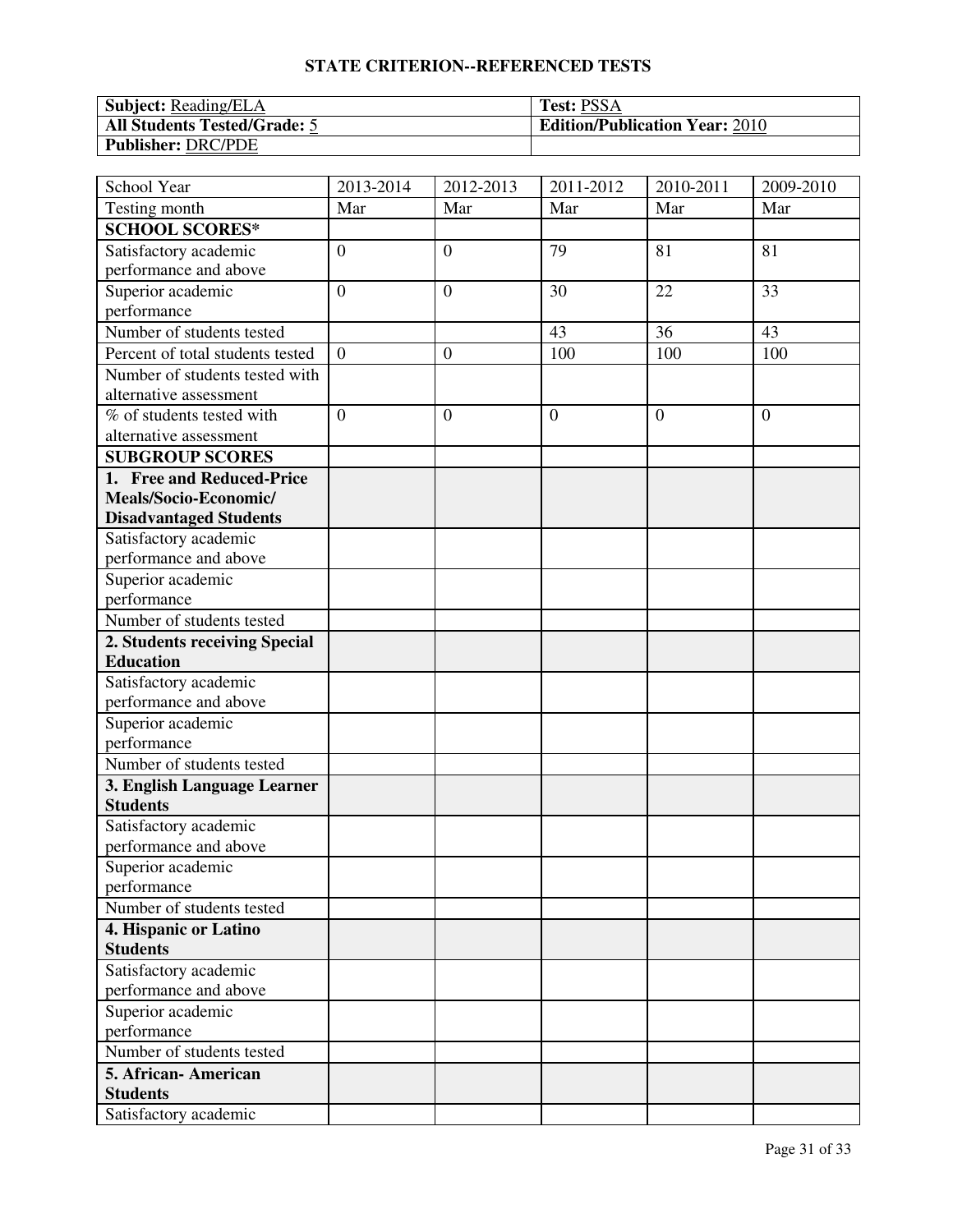| School Year                      | 2013-2014        | 2012-2013        | 2011-2012        | 2010-2011      | 2009-2010        |
|----------------------------------|------------------|------------------|------------------|----------------|------------------|
| performance and above            |                  |                  |                  |                |                  |
| Superior academic                |                  |                  |                  |                |                  |
| performance                      |                  |                  |                  |                |                  |
| Number of students tested        |                  |                  |                  |                |                  |
| <b>6. Asian Students</b>         |                  |                  |                  |                |                  |
| Satisfactory academic            |                  |                  |                  |                |                  |
| performance and above            |                  |                  |                  |                |                  |
| Superior academic                |                  |                  |                  |                |                  |
| performance                      |                  |                  |                  |                |                  |
| Number of students tested        |                  |                  |                  |                |                  |
| 7. American Indian or            |                  |                  |                  |                |                  |
| <b>Alaska Native Students</b>    |                  |                  |                  |                |                  |
| Satisfactory academic            |                  |                  |                  |                |                  |
| performance and above            |                  |                  |                  |                |                  |
| Superior academic                |                  |                  |                  |                |                  |
| performance                      |                  |                  |                  |                |                  |
| Number of students tested        |                  |                  |                  |                |                  |
| 8. Native Hawaiian or other      |                  |                  |                  |                |                  |
| <b>Pacific Islander Students</b> |                  |                  |                  |                |                  |
| Satisfactory academic            |                  |                  |                  |                |                  |
| performance and above            |                  |                  |                  |                |                  |
| Superior academic                |                  |                  |                  |                |                  |
| performance                      |                  |                  |                  |                |                  |
| Number of students tested        |                  |                  |                  |                |                  |
| 9. White Students                |                  |                  |                  |                |                  |
| Satisfactory academic            | $\overline{0}$   | $\overline{0}$   | 74               | 75             | 85               |
| performance and above            |                  |                  |                  |                |                  |
| Superior academic                | $\mathbf{0}$     | $\boldsymbol{0}$ | 27               | 14             | 36               |
| performance                      |                  |                  |                  |                |                  |
| Number of students tested        | $\boldsymbol{0}$ | $\boldsymbol{0}$ | 34               | 28             | 33               |
| 10. Two or More Races            |                  |                  |                  |                |                  |
| identified Students              |                  |                  |                  |                |                  |
| Satisfactory academic            |                  |                  |                  |                |                  |
| performance and above            |                  |                  |                  |                |                  |
| Superior academic                |                  |                  |                  |                |                  |
| performance                      |                  |                  |                  |                |                  |
| Number of students tested        |                  |                  |                  |                |                  |
| 11. Other 1: N/A                 |                  |                  |                  |                |                  |
| Satisfactory academic            | $\overline{0}$   | $\overline{0}$   | $\overline{0}$   | $\overline{0}$ | $\overline{0}$   |
| performance and above            |                  |                  |                  |                |                  |
| Superior academic                | $\overline{0}$   | $\overline{0}$   | $\overline{0}$   | $\overline{0}$ | $\overline{0}$   |
| performance                      |                  |                  |                  |                |                  |
| Number of students tested        | $\overline{0}$   | $\boldsymbol{0}$ | $\boldsymbol{0}$ | $\overline{0}$ | $\boldsymbol{0}$ |
| 12. Other 2: N/A                 |                  |                  |                  |                |                  |
| Satisfactory academic            | $\overline{0}$   | $\overline{0}$   | $\overline{0}$   | $\theta$       | $\overline{0}$   |
| performance and above            |                  |                  |                  |                |                  |
| Superior academic                | $\boldsymbol{0}$ | $\boldsymbol{0}$ | $\boldsymbol{0}$ | $\overline{0}$ | $\overline{0}$   |
| performance                      |                  |                  |                  |                |                  |
| Number of students tested        | $\overline{0}$   | $\overline{0}$   | $\overline{0}$   | $\overline{0}$ | $\theta$         |
| 13. Other 3: N/A                 |                  |                  |                  |                |                  |
| Satisfactory academic            | $\overline{0}$   | $\boldsymbol{0}$ | $\mathbf{0}$     | $\mathbf{0}$   | $\mathbf{0}$     |
|                                  |                  |                  |                  |                |                  |